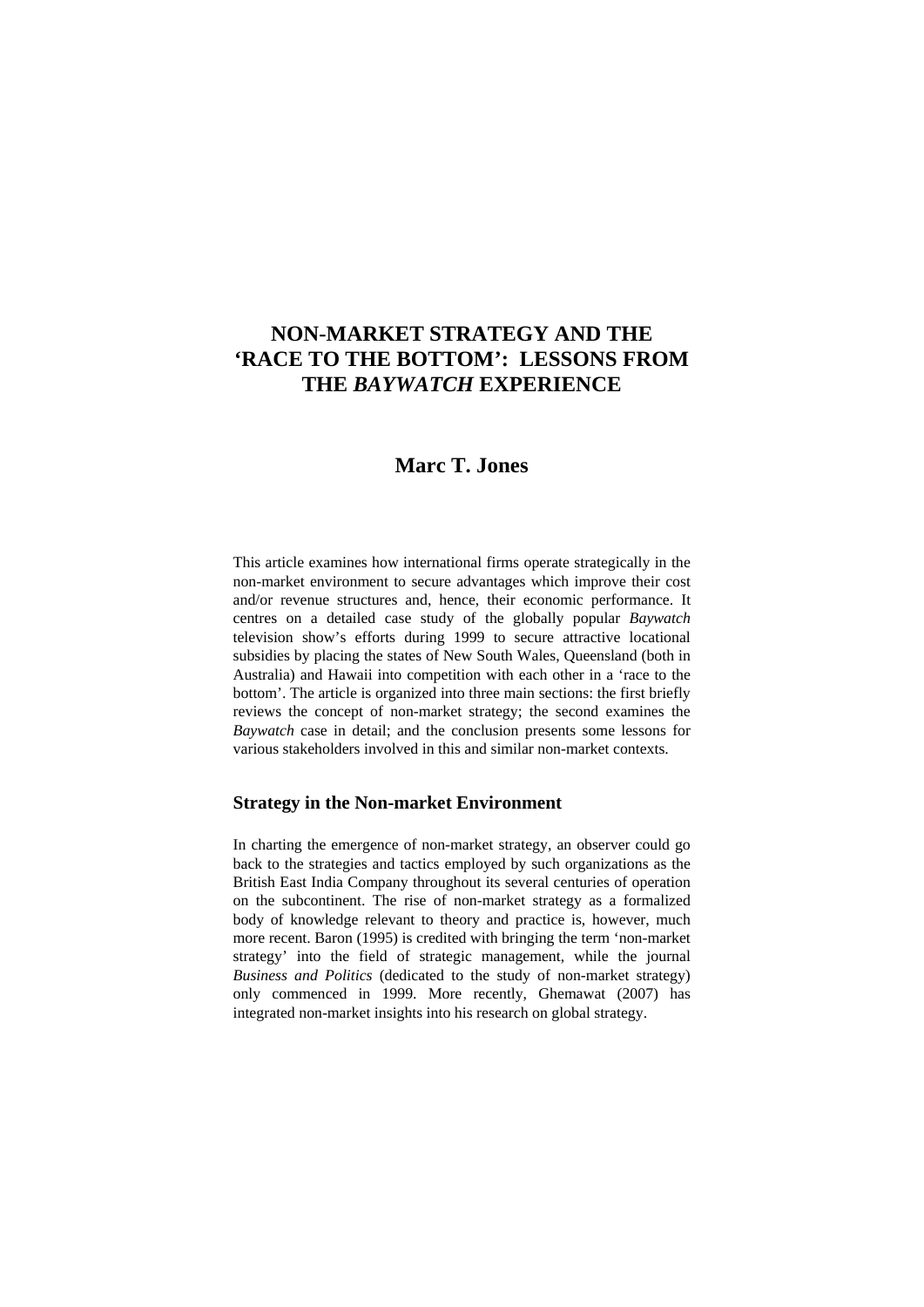According to Baron (2005:3), the business environment consists of both market and non-market components. The market component includes the interactions of buying and selling between firms and other parties and private agreements such as contracts. This is the domain of competitive strategy, where firms strive to win customers and market share through differentiated product offerings based on their respective sources of competitive advantage (*cf.* Porter, 1985).

The non-market environment includes social, political and legal arrangements that structure interactions outside of – but in conjunction with – markets and private agreements. It encompasses those interactions between firms and individuals, interest groups, government entities, and the public that are intermediated by public institutions rather than markets or private agreements. The distinguishing characteristics of public institutions (ostensibly) include majority rule, due process, broad enfranchisement, collective action and transparency. Vitally, a firm can secure advantages in the non-market environment which serve to protect or enhance its position in the market environment. Non-market strategy thus offers another route to competitive advantage and superior economic performance. In some instances, non-market approaches can be *more* important than competitive strategy in generating firm-level advantages – e.g., where effective lobbying garners an exclusive import/distribution license from a government agency.

Non-market strategy is particularly important in relation to transnational corporations (TNCs). The impacts of corporate globalisation on host countries – particularly of the developing or underdeveloped variety – are matters of contentious debate. Mainstream TNC scholars in the 'internalization' school (Buckley and Casson, 1985) or the 'transaction costs' school (Hennart, 1982) view this institution's existence as evidence of market failures, which its actions serve to ameliorate through the efficient allocation of organizational resources to their optimal valuecreating applications. TNC activities in the non-market environment are beyond the theoretical scope of scholars based in these paradigms. Other, broader approaches to these issue are taken by development economists such as Bhagwati (2002) and Sen (2001), both of whom agree (with qualifications) that, on balance, globalization and TNCs are beneficial to the peoples of the developing world.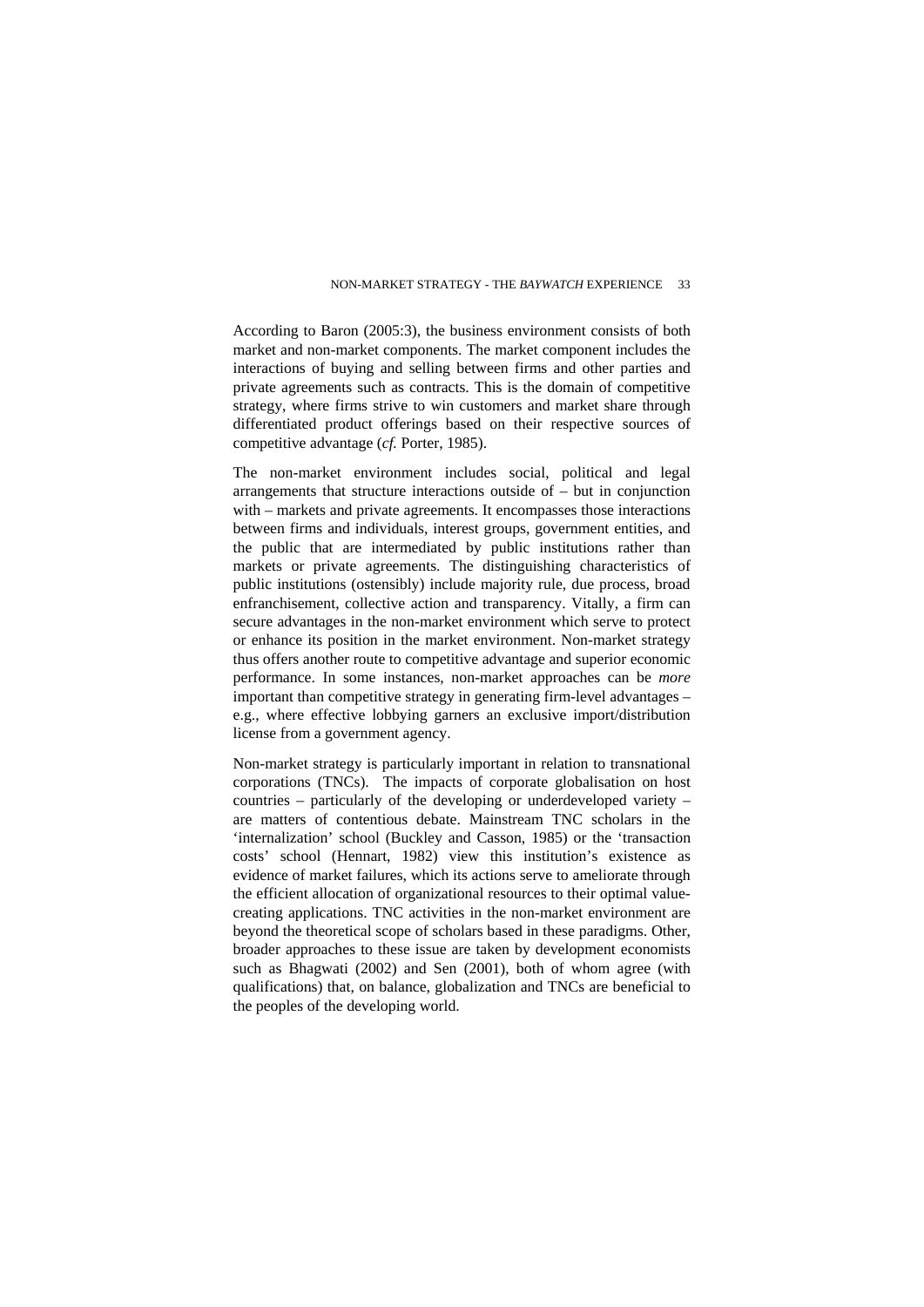This article takes a more critical perspective, arguing through the means of a specific case, examined in detail, that globalization has had a major impact on the non-market environment with respect to the degree that it empowers TNCs relative to other stakeholders. Because TNCs by definition operate in numerous host countries, their subsidiaries have the opportunity to engage in multiple non-market strategies. They can thus enhance their structural bargaining power *versus* workers and states, thereby reducing claims by these stakeholders on their income streams. This increase in bargaining power is achieved most simply by placing multiple groups of workers located in different nations in competition with each other for the jobs which the TNC provides, and similarly by putting states in competition with each other for the jobs, capital, technology and tax revenue with which TNC investment is associated.

Importantly, the transaction costs of pursuing such leveraging (or 'divide and conquer') strategies in the non-market environment have dropped substantially since the 1970s in reaction to the increasing pace of globalization and the transition from Fordism to post-Fordism (see Aglietta, 2000). This is because states have more explicitly entered into competition with one another to attract TNC investment, based on endogenous country-specific advantages combined (sometimes) with incentive packages. Meanwhile, TNCs have become increasingly adept at 'working the system' of interstate investment competition to optimise locational advantage throughout their value-chains (Jones, 2000).

Multiple non-market strategies are not always integrated effectively at the headquarters level, however. In Australia, for example, the local subsidiary of Ford Motor Company (based in Melbourne since the 1920s) works aggressively both by itself and at the industry level to lobby for continuation of the federal tariff on imported automobiles. Meanwhile, at the global level, Ford supports WTO efforts to reduce international tariffs on motor vehicle (and parts) imports and exports. The potential certainly exists, though, for TNCs to integrate their nonmarket strategy at the corporate level in order to amplify their effectiveness, as well as to ensure that non-market efforts are linked and supportive of the firm's competitive strategy.

Following Baron (2005), we can regard the non-market environment of a firm or industry as constituted by issues, interests, institutions and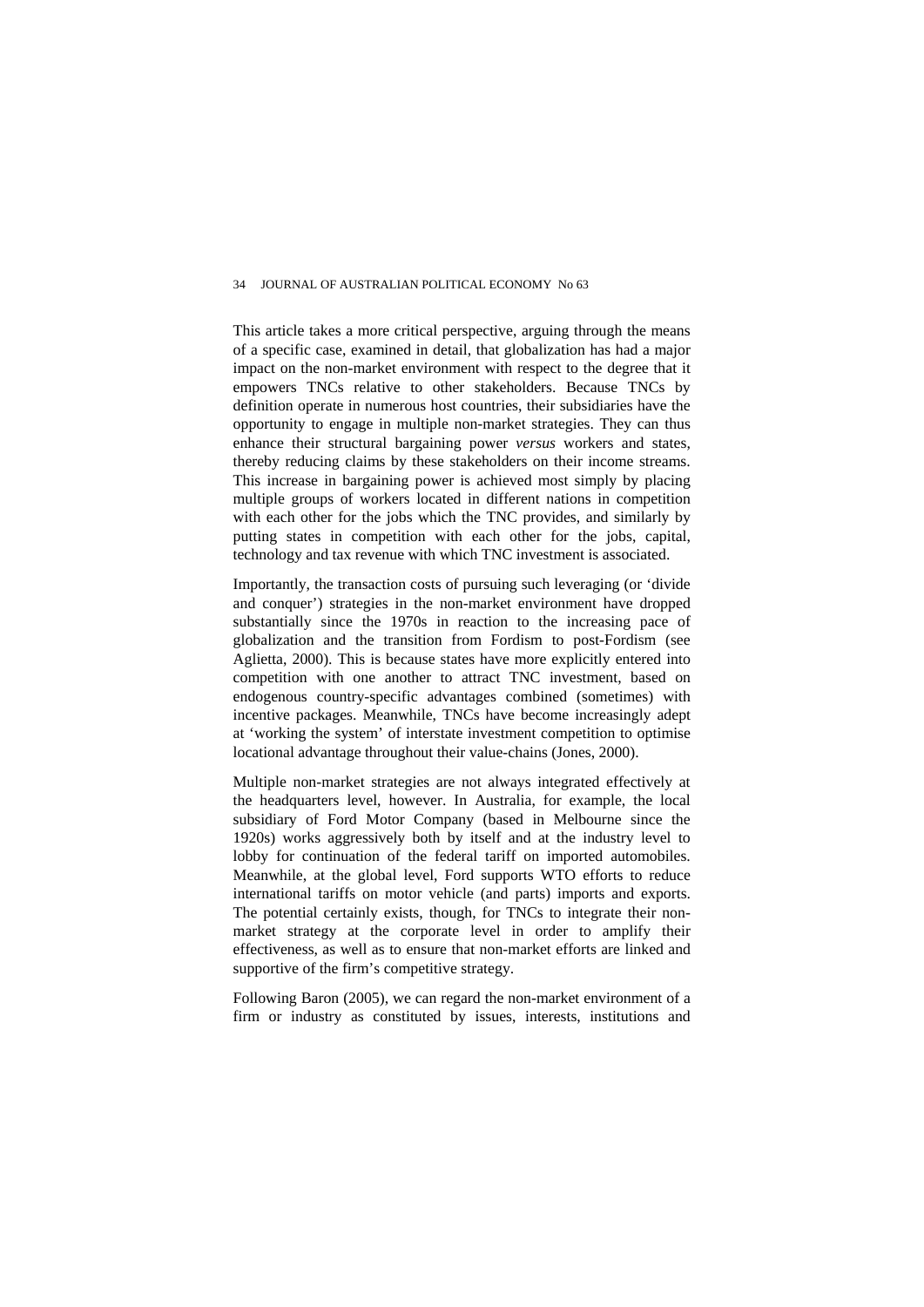information. Issues are the basic unit of analysis and the focus of nonmarket action. Interests refer to the relevant stakeholders' desired outcomes with respect to the given situation. Institutions typically include government entities such as legislatures and regulator bodies, as well as business firms, unions and non-governmental organizations. Information refers to what the relevant stakeholders know, when they know it, how they perceive cause and effect relations, and what they think about the interests and capabilities of other stakeholders.

These principles are evident in the non-market bargaining that were initiated and managed by the *Baywatch* producers, pitting Avalon beach (and the NSW government), the Gold Coast (and the Queensland government), and the state of Hawaii against each other to maximize locational advantage for the production company.

## *Baywatch's* **Global Product**

In the 1990s the television program *Baywatch* was viewed by one billion people each week (Hornery and Schulze, 1998). This made it the most watched television program in the world, as boasted by producers (de Moreas, 2001). It was also the number one syndicated television show for many years (Petrozzello, 2001). The show was screened in 147 countries and in 32 languages (Niesche, 1999). The show's original location was along Santa Monica Bay's 46km coastline in southern California. The show spent nine years there, starting in 1989 (with NBC), producing over 200 episodes (de Moreas, 2001). The production cost of each *Baywatch* episode was US\$1.2m. This is slightly less than a network drama, but high for a syndicate (CP, 2001). The production company, as of 1998, was UK-based Pearson Television (Lalor, 1999).

## **1998/1999:** *Baywatch* **leaves California**

*Baywatch* left California due to budgetary challenges and declining (domestic and international) ratings (Tighe, 1999). The objectives of relocating *Baywatch* included re-energizing the show, saving money and improving ratings (Ryan, 1999a). A focus report commissioned by the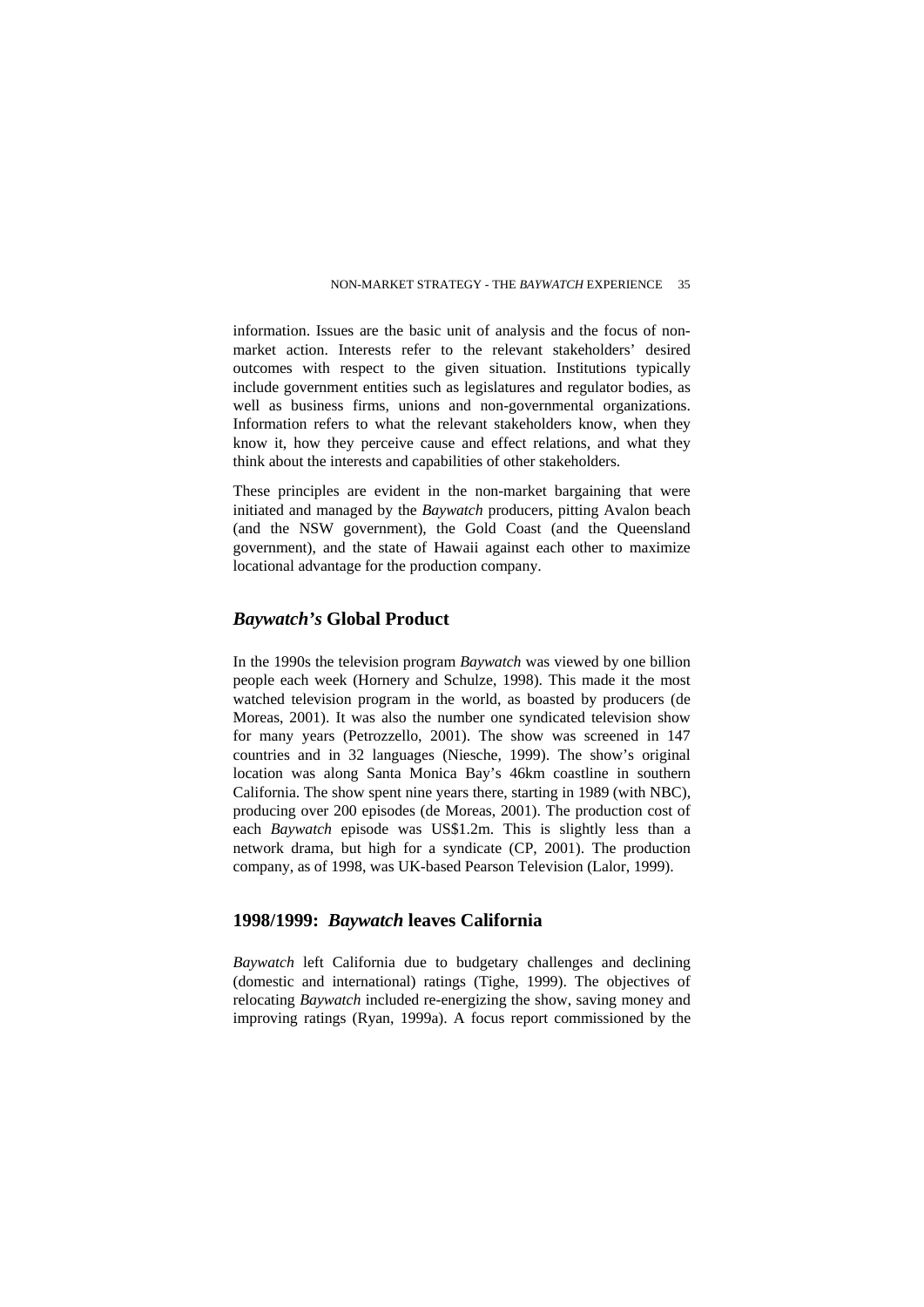show's producers stressed the need for change – especially to entice viewers back (Dent, 1998). The decline in domestic viewers was a major concern for producers. Their funding sources were located in the US: negative ratings in this home market would raise questions amongst the funding sources as to whether to continue the show. A new location outside the USA was seen to be the solution. International ratings were of secondary concern: if they also increased, that would be an added plus (Huff, 1999d).

Initially, the *Baywatch* producers searched for locations within the Americas, such as Florida and Mexico. Due mostly to a lack of 'proper' surf beaches, however, they subsequently decided to look beyond the region. This included Southern Europe and Australia. The latter, Sydney specifically, was the real contender due to (1) surf beaches/culture and (2) the upcoming 2000 Olympic Games. The NSW state government was also the first to consider incentives to attract the show (Pollack, 1999).

Hollywood's response to *Baywatch* leaving was predictable. Those involved in the film and television industry (especially who lost jobs as a result of the *Baywatch* decision) were unhappy. This equated to only a handful of people, however. Most recognized that losing *Baywatch* was not of major economic significance. For example, Los Angeles' film industry, alone, was still worth US\$27 billion, annually. The reason for job losses was, by many, attributed to the reduced spending of all studios (Pollack, 1999). Furthermore, rather than the cause of frustration being *Baywatch* relocating, specifically, it was more the fact that it was *another* film/show to be leaving the State and country for cheaper horizons (Bates and Dixon, 1999). Still, the State of California acknowledged that it could not feasibly provide concessions to the local film industry, due to the costs involved. Also, general cost-cutting by the industry itself was a difficult and time consuming process – generating union involvement, and at times, resistance (FT, 1998).

Further compounding the loss of film and television production domestically – in California and the USA – was the aggressive competition by other countries keen to secure such deals. Such countries include Canada and Australia. As noted in a 2005 Production report by the Center for Entertainment Industry Data and Research (CEIDR), the trend of runaway productions is frequently linked to American films and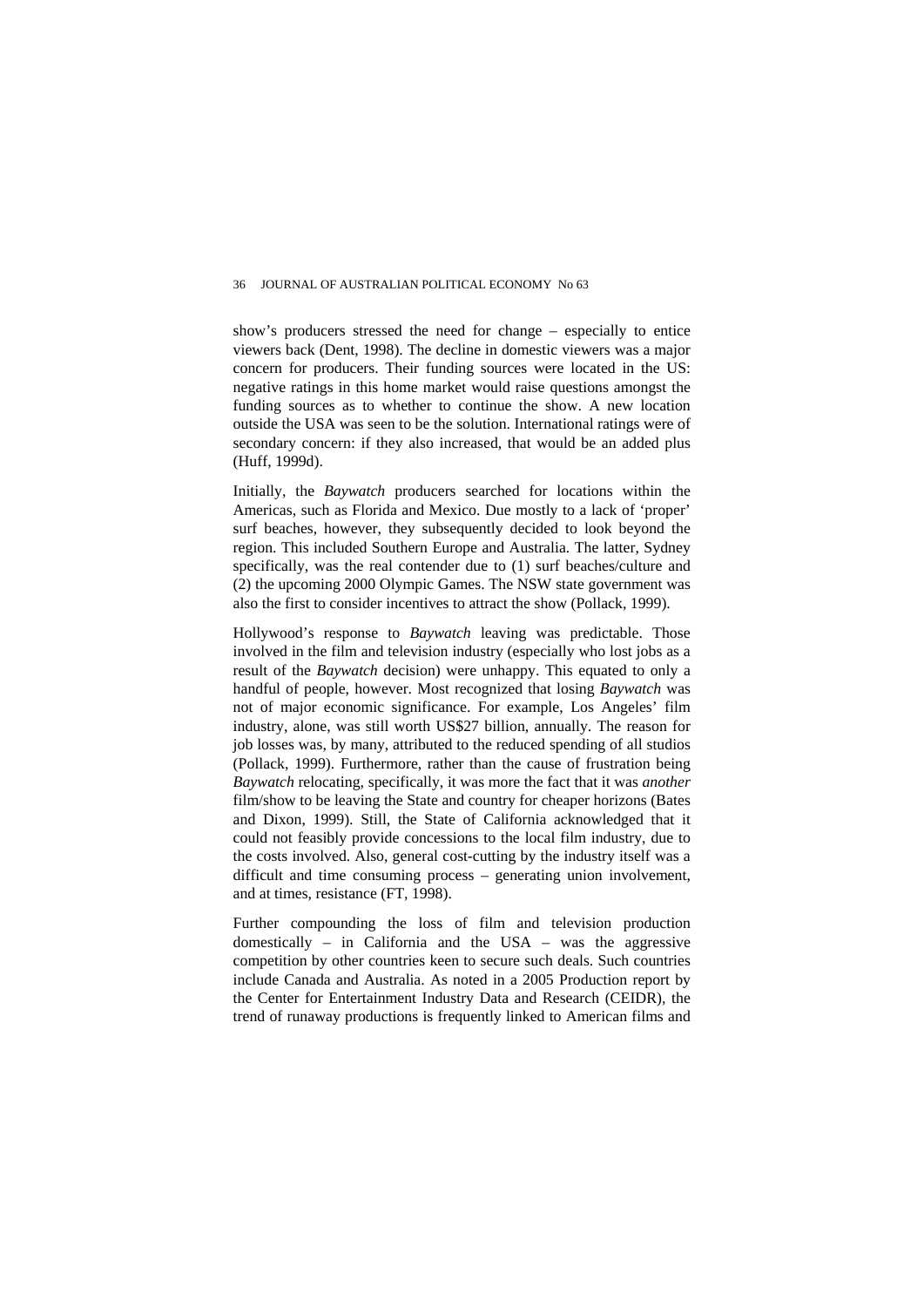television being lured away from U.S. locations to out-of-country locations. A significant factor in these migrations is foreign subsidies offered to American companies, ultimately reducing the cost of making the film. According to the CEIDR report, 'The analysis reveals that, while there are certainly general economic factors at play, such as relative labor and exchange rates, the data over the past several years strongly suggests that proliferation of production subsidies around the globe has been one of the most significant factors affecting the choice of production venues for a significant volume of production' (CEIDR, 2006: 1; see also United States Department of Commerce, 2001).

In Australia, for example, 'Ausfilm' (a department within 'Austrade'), seeks film and television opportunities for the country. Ausfilm is a consortium of all Australian State and Territory film commissions and 21 private companies. Each State/Territory then competes for applicable deals. NSW, for instance, offers payroll tax concessions, while Queensland and SA offer other tax incentives. Such concessions/ incentives quickly add up to hundred-thousand dollar savings per film/television show. Other benefits of producing in the Australian context include: (1) (relatively) low value of A\$ (exchange rates); (2) budgetary savings (the main benefit) of up to 30% through cheaper equipment hire; and (3) skilled and efficient crews (Jameson, 1999).

Having had strong interests in coming to Australia (Sydney, specifically), *Baywatch* shot two episodes in the region. These focused primarily on the Sydney beachside suburb of Avalon. The episodes served two purposes: (1) to test the various locations for suitability; and (2) to measure viewer (US) response to such a move (Safe, 1998).

## **1999:** *Baywatch* **Sydney?**

Sydney was the first choice for *Baywatch* producers. This followed the success (both financially and in ratings) of the two episodes shot in Avalon and surrounding areas the previous year (Gelastopoulos, 1999). Having settled on the new location, Bonnan representing *Baywatch* met with Federal Tourism Minister, Jackie Kelly, in early 1999, and initially requested that State and/or Federal governments pay A\$200,000 in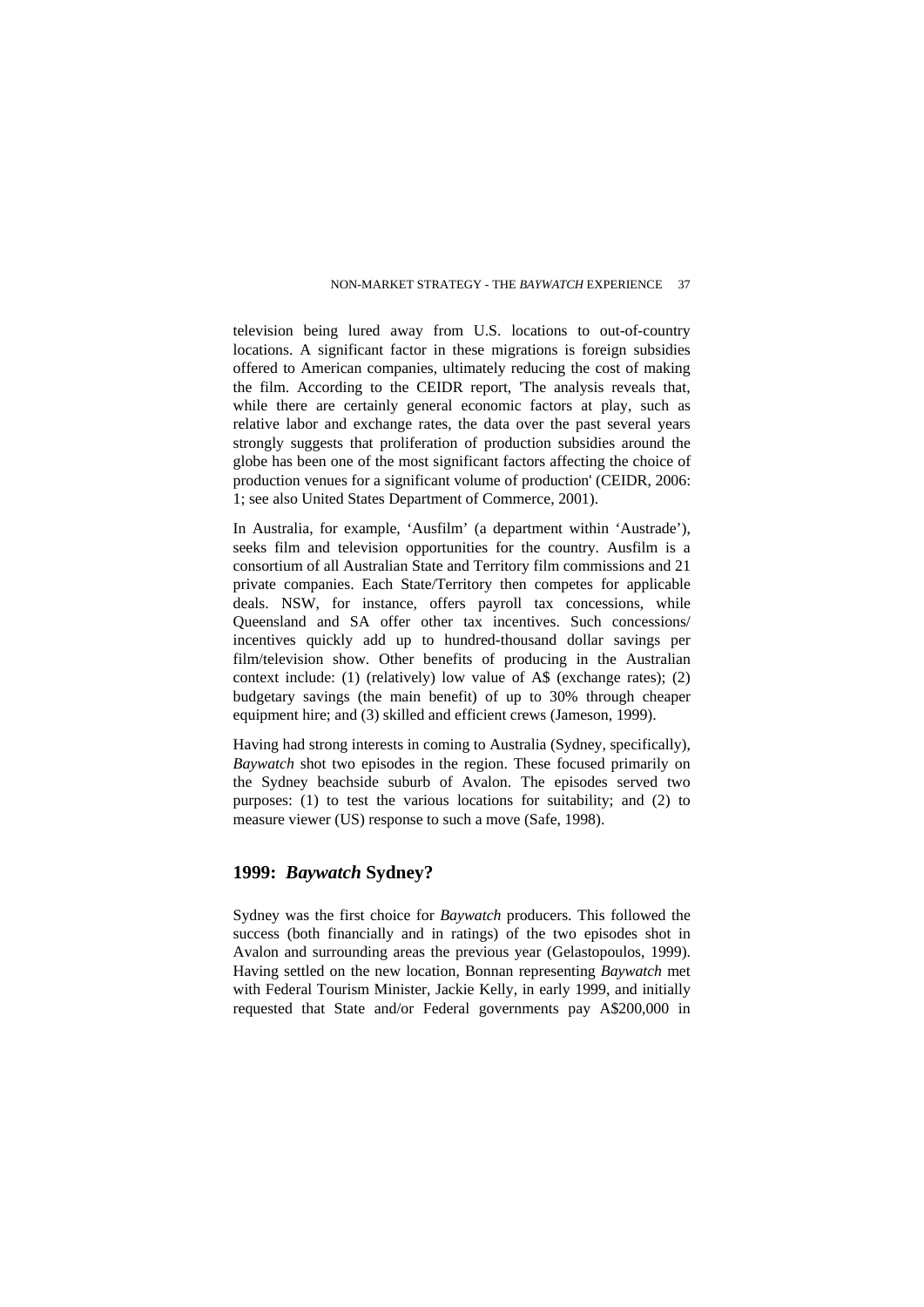relocation costs for the show to move to Avalon (SCMP, 1999b). This request was increased to A\$2 million shortly after to cover additional unforeseen costs associated with the move (Lalor, 1999).

Bonnan was sure to spell out the benefits in *Baywatch* coming to Australia (Maynard, 1999). First, approximately A\$20 million would be spent producing the show through April and October each year (1 to 2 days shooting per week for 22 weeks, annually) (Jamal, 1999). Two years production was guaranteed, with six very likely (Huff, 1999d). Second, the vast *Baywatch* audience meant tourism spin-offs for Australia, NSW and Sydney. Third, the show would create 220 jobs for locals. Fourth, as per 'Bonnan-math', every A\$1 spent producing the show would generate A\$21 spending for Avalon (Urban, 1999).

The request was swiftly supported *in theory* by the Federal government. Kelly found that there existed great potential to promote Australia internationally through *Baywatch* (Peschardt, 1999). More broadly, she (and the Federal government) perceived the advantages for Sydney and Australia as being: (1) the direct economic impacts of production; (2) the national image projected internationally for tourists; and (3) the ability for the area/state/nation to manage the exact image projected (Southgate, 1999). *In practice*, however, the Federal government strongly encouraged the State government of NSW to grant the incentive: in other words, the Federal government placed the financial burden on NSW. NSW Premier Carr refused, although he too supported it *in theory* (Lalor, 1999). Despite this, *Baywatch* producers remained focused on Avalon.

As part of the agreement with Pittwater Council – the municipality responsible for Avalon – Bonnan offered A\$775 for each day's filming on Avalon beach. Pittwater Council was happy to take the show. This was based not on the above payment but on the indirect economic benefits the show would bring to the area—i.e. tourism spin-offs. In return, however, it was (strongly) implied that *Baywatch* would have priority use of, and access to, the beach and surrounding area, and its facilities. As a result, local schools would be unable to conduct surfing lessons whilst filming was taking place. Added to this, problems arose because Avalon beach is only 700m long – much shorter than the beach at Santa Monica, for instance (Macken, 1999b). Privileged access became the main sticking point between the show and its supporters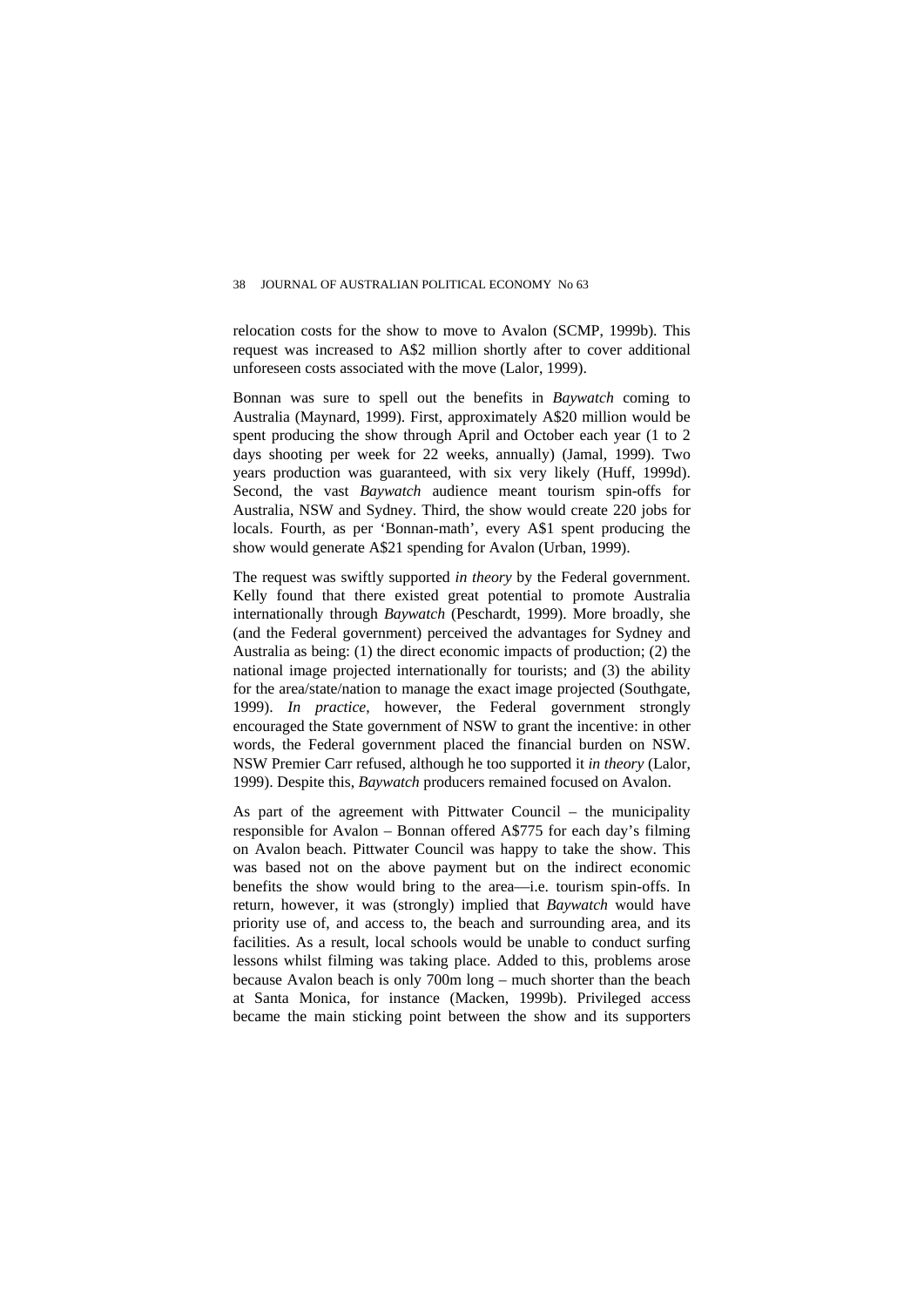(including various levels of government) and (some) local Avalon residents.

Residents of Avalon, upon hearing the impending intentions of the *Baywatch* producers, expressed their dissatisfaction with the planned move. They claimed that the show was exploiting the area to cut costs and to entice viewers back with a new location (Watts, 1999). This discontent grew over the following weeks. Bonnan and the Council feared that the community outcry would worsen, so attempted to keep the Avalon filming application submission as quiet as possible. Bonnan clandestinely, but with full Council knowledge, submitted the Avalon filming application to Pittwater Council by email at 1 minute to midnight on February 9 (Lalor, 1999); a decision was expected to take four weeks.

News of the application submission nevertheless spread quickly amongst locals. Some Avalon residents then formed the 'Anti-*Baywatch* Action Group' (ABAG) (Saluzsinszky, 1999). This group launched a community petition to garner support *against* the *Baywatch* relocation. They quickly collected over 900 signatures – a significant number, considering Avalon's (permanent) population of just 9200 (Macken, 1999a). As the ABAG gained momentum, additional reasons for their not wanting the show arose. They argued that in late 1998, upon filming the two 'down under' episodes, the entire *Baywatch* cast and crew were rude, offensive and heavy-handed (Saluzsinszky, 1999). They went further, noting that the small size of Avalon beach could not, without detrimental environmental affects, accommodate such a large show. The show had destroyed Santa Monica beaches, and Avalon residents weren't going to let happen to their beach also (Macken, 1999b). Those in favor of *Baywatch's* move – Pittwater Council, Avalon surf club, local businesses and the State government – felt these claims were false and merely weak excuses (Saluzsinszky, 1999).

Some observers asserted that Avalon residents were not Anti-*Baywatch*, but rather Anti-American. This was based on the fact that many Australian shows and/or commercials, had been, or were, filmed in the area: the popular television soap *Home and Away* for one. In these instances, residents had made no fuss (Macken, 1999b). Either way, Bonnan explicitly targeted the supporters so as to gain leverage in the community's decision making process, and ultimately, to mitigate locals'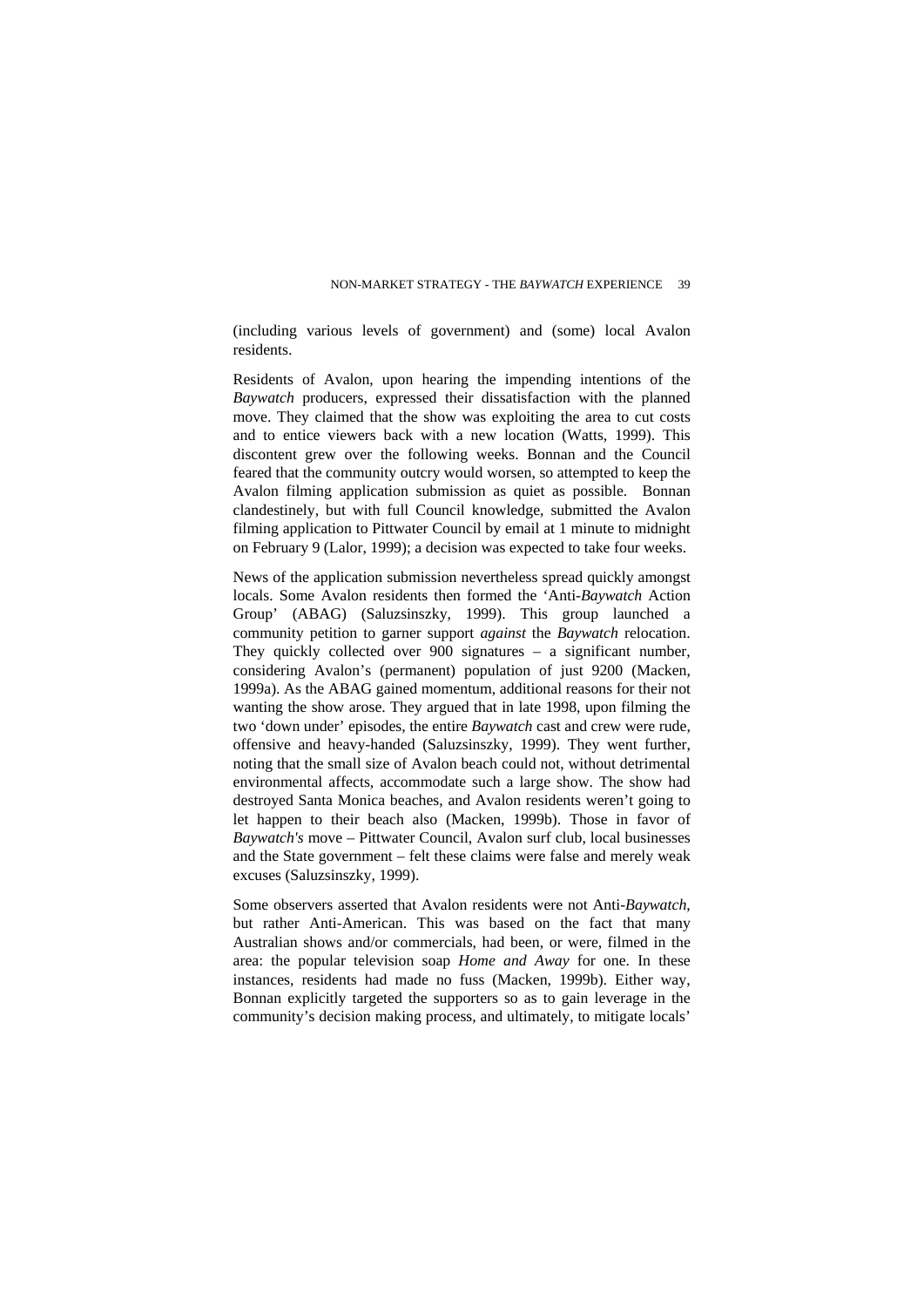concerns about the relocation. His comments, referring to Avalon residents (protestors, specifically) as 'non-Australians' and snobs, however, did not help ease the situation (Macken, 1999a). It soon became clear that the show would have an uphill battle. Bonnan responded by (1) hiring corporate lobby group Gavin Anderson & Kortlang to aggressively push the show's interests at the local and State levels (Lalor, 1999), and (2) acknowledging that the resistance might be too difficult to overcome. The *Baywatch* executives then began searching for other areas in the region and nation. Queensland's Gold Coast and Coffs Harbor in NSW were quick to put up their hands (Roberts, 1999).

NSW Premier Carr and several of the State's tourism chiefs expressed disappointment at local residents' opposition to *Baywatch* (Maynard, 1999). They saw only (economic) positives for Avalon, Sydney and NSW – above all, the potential to promote tourism development. Interestingly, however, it was also Premier Carr who was not willing to give the show the A\$2m incentives/concessions they had requested (Lalor, 1999) – the *in practice* component. At the local level, Pittwater Council Mayor, Patricia Giles, was angry at what she described as a few stubborn people ruining 'it' (the expected rise in local real-estate values?) for everyone. This anger was felt in the private sector also. That is, many enterprises in Avalon were keen for the show to relocate to boost business and trade. Yet, they felt intimidated by the local 'mob' opposing *Baywatch*, and were not willing to express their views for fear of retribution (Morris, 1999).

Following an incendiary general public meeting, the level of opposition to *Baywatch* was made clear to Bonnan (Maynard, 1999). The Council decision, whether for or against, was starting to seem irrelevant. Bonnan asserted that, if Avalon did not want the show, then he would not push the matter any further (Murphy and Doherty, 1999). The *Baywatch* executives stated that many other Australian towns were welcoming the show with open arms. Cities and towns in other nations followed suit, including locations in Hawaii (Gelastopoulos, 1999). This was the first mention of the so-called 'surf state' as a possible location. It was not to be the last.

On Thursday, February, 25, the *Baywatch* producers began scouting other areas in NSW. These included Wollongong, Cronulla, Maroubra,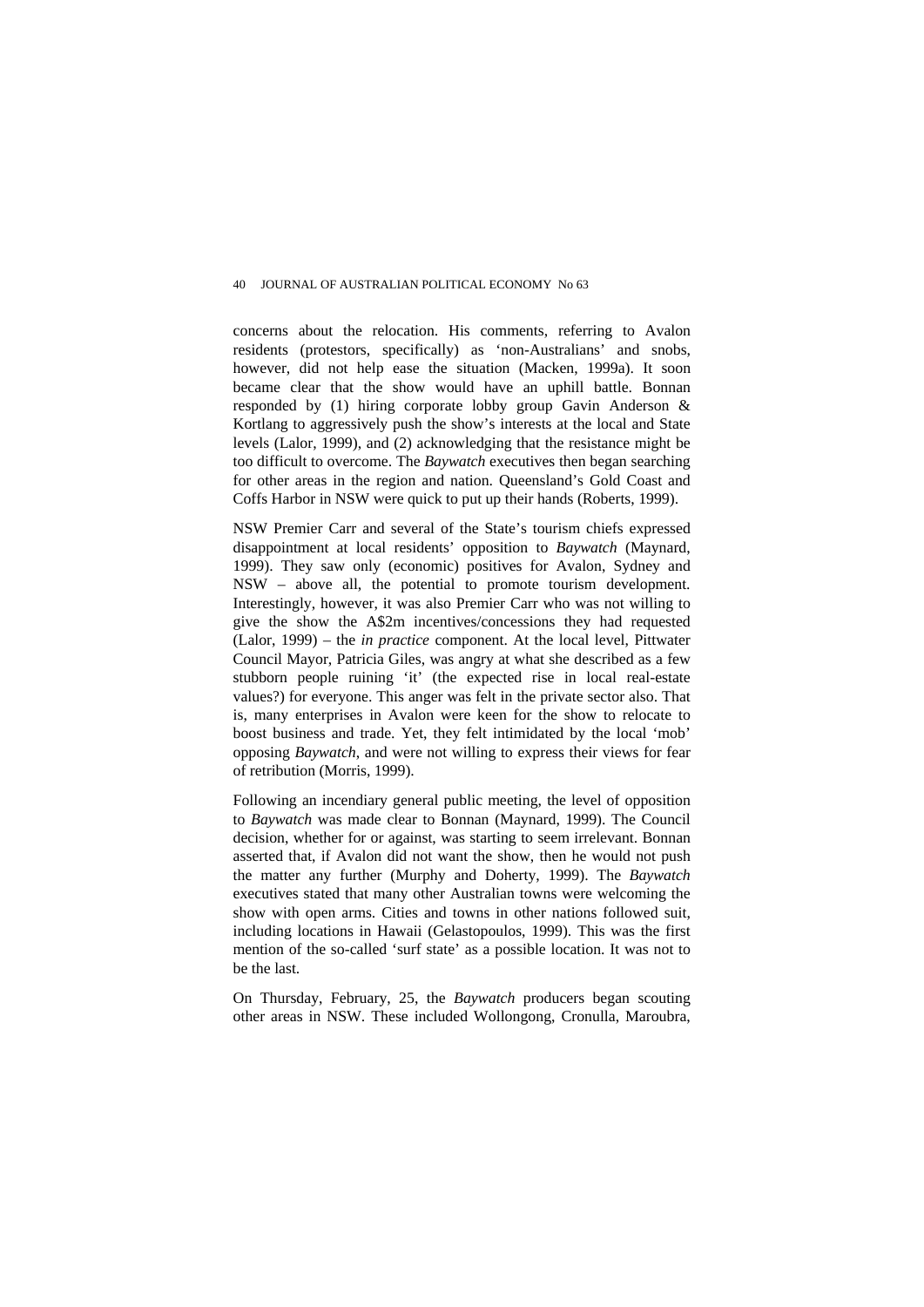Coogee, and Newcastle (Niesche, 1999). While physically attractive places, they were not financially viable options. The local councils were happy for, even encouraged, the show to relocate to their municipalities. but they did not have incentives/concessions to entice. That same day, the producers flew to Queensland. The Gold Coast, after all, had the beaches. It also eagerly supported *Baywatch* both *in theory*, *and* more importantly (for the producers) *in practice* (with incentives/concessions) (Razer, 1999). The end result of Avalon's rejection of *Baywatch* was thus the simultaneous offers stemming from Queensland and Hawaii. These areas/regions then became the real contenders for the show's relocation.

#### **1999:** *Baywatch* **Gold Coast?**

The *Baywatch* executives flew to Queensland's Gold Coast prior to the Avalon general public meeting. This was on Tuesday, February 23. While there, Bonnan met with Queensland Tourism minister Gibbs and Gold Coast Mayor Baildon, who represented the Beattie government's interests. The trip north was not revealed by *Baywatch* executives to any of the parties involved in the NSW bid. Bonnan (and *Baywatch*, generally) felt that the Avalon public meeting the following day would not resolve the issues raised by locals (Roberts, 1999). As a result, and after being explicitly made aware of a Queensland offer, he wished to discuss the possibility of relocating to the Gold Coast instead – specifically, Currumbin beach (Balogh, 1999). The Beattie government was very keen to secure a deal with *Baywatch*. It quickly made this known to the producers. The Beattie government felt that the benefits (production spending; jobs; tourism promotion, etc.) the show would bring to the State, and locally, were significant (Roberts, 1999). As a result, Queensland/Gold Coast were willing to provide a substantial incentive package to entice the show north (Fischer, 1999).

Following the Avalon meeting the producers returned to Queensland. By Friday, February 26, Bonnan clinched an in-principle agreement with Gibbs to relocate the show to the Gold Coast (Lalor, 1999). The agreement was to be formally signed one week later (Murphy and Jamal, 1999). For Queensland Tourism minister Gibbs, the in-principle agreement meant the deal was as good as done (Niesche, 1999). It also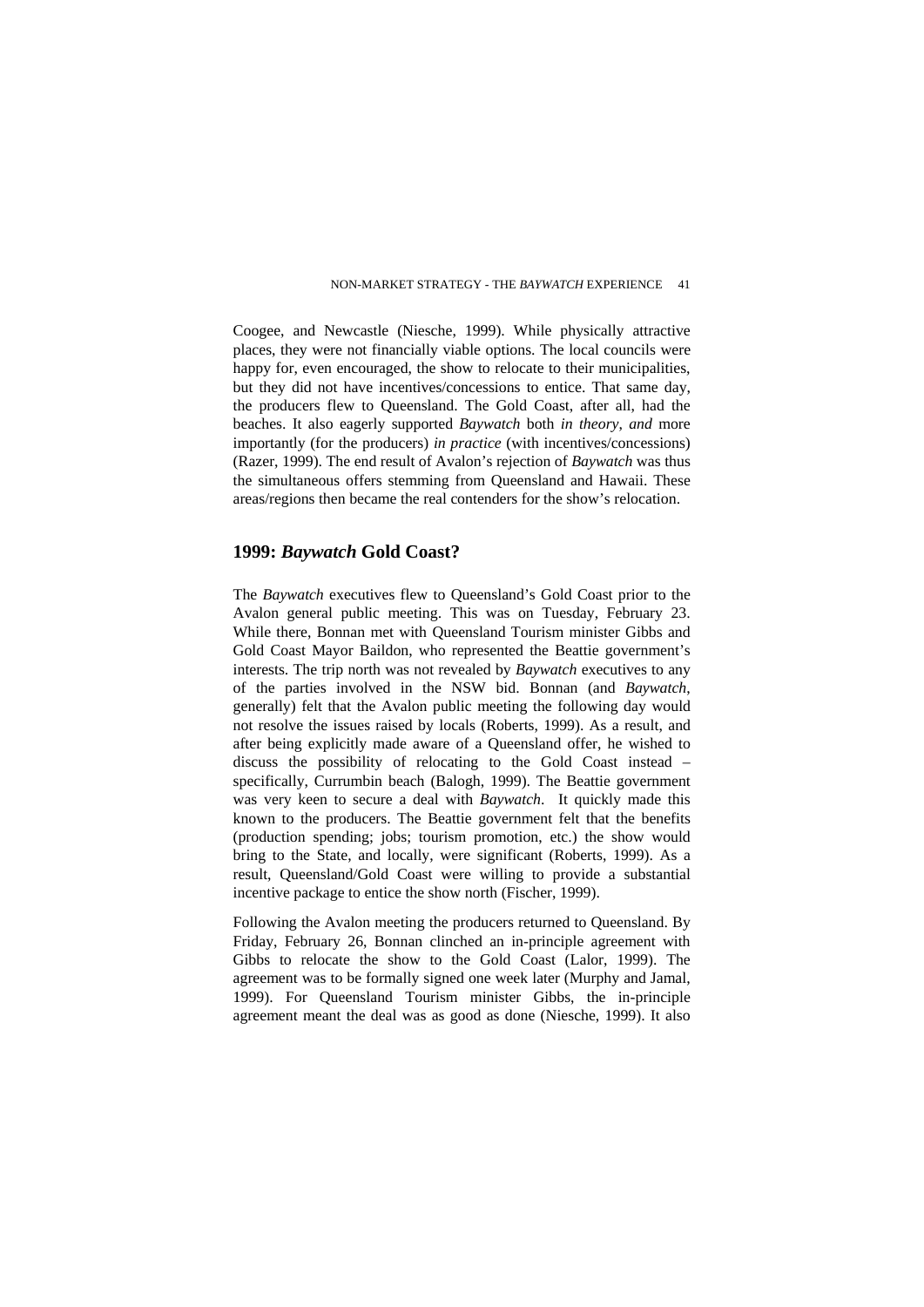meant that *Baywatch* would start shooting on Currumbin beach by June, 1999 (Morris, 1999). Curiously, Bonnan and his associates were unavailable for comment after word spread of the in-principle agreement (SCMP, 1999c).

The incentive/concession package offered to *Baywatch* by the Queensland government was similar to that rejected by NSW Premier Carr, a fact which was initially kept hidden because it was 'commercial in confidence'. Yet details were nonetheless rapidly disseminated through informal channels, since the deal was supposedly 'as good as done' (Niesche, 1999). Queensland's offer, however, was more generous. The total value of the package was approximately A\$3 million (Grattan and Martin, 1999): this included tax concessions (a payroll tax rebate of 5%, and a cast and crew rebate equal to 10% of each wage paid to a local worker); free fire and police services; free location research; free accommodation; and other free services (in return for exposure on the show) (BBCON, 1999). Bonnan, in return (and to garner local support), offered Currumbin Surf Life Saving Club a (one-off) payment of A\$40,000 for the use of its premises (Robbins and Balogh, 1999).

The next day, Saturday, February 27, the *Baywatch* executives left Queensland bound for Hawaii (Murphy and Jamal, 1999). Prior to leaving, Bonnan personally called Gibbs to inform him of the trip and to tell him that he looked forward to signing the contract upon returning; that is, he assured Queensland that it was (remained) the real contender (Austin, 1999). Enter the challenger: Hawaii (Murphy and Doherty, 1999).

## **1999:** *Baywatch* **Hawaii!**

Hawaii entered as a contender for Baywatch's relocation following the disputes surrounding Avalon. April Masini, an official from the Hawaiian Tourist Commission, called producers and invited them to scout particular Hawaiian beaches where they would be welcome (Huff, 1999c). The Hawaiian State was keen to secure the *Baywatch* relocation because of the previous success with 'Hawaii Five-O' and 'Magnum P.I.'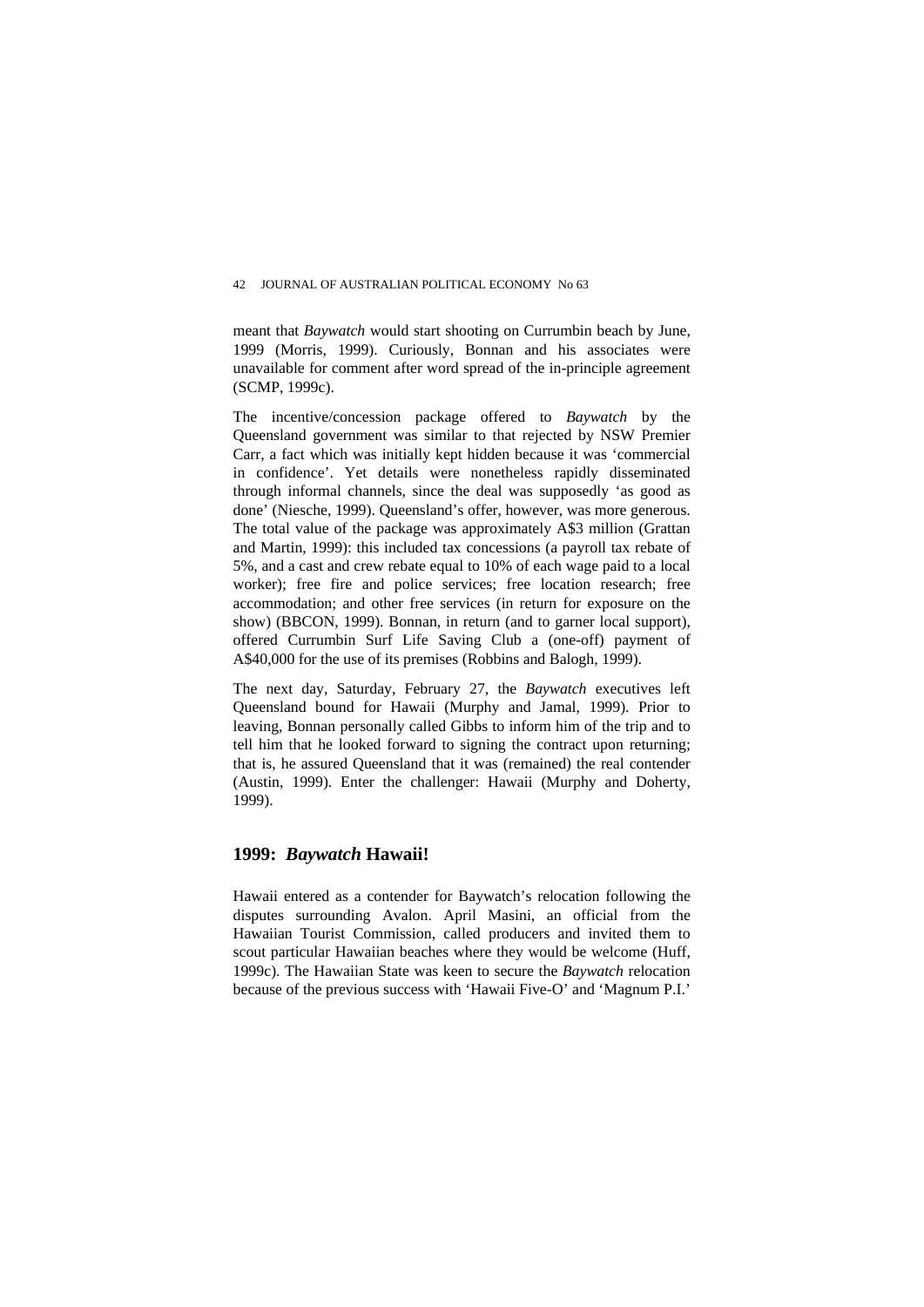in promoting the region to domestic (US) and international tourists (Purdum, 1999).

Upon meeting Hawaiian officials, Bonnan spelled out the potential benefits of the show to the regional/local economies and the fact that, if successful, filming would begin in June, 1999 (Fischer, 1999). He also noted that Queensland was very aggressively pursuing the show so as to secure the deal – their package was attractive (Ryan, 1999a). Hawaii, not to be outdone by Queensland, put its own (slightly) larger incentive/concession package together. The State, county, local labor and visitor industry came together to design the package. This was subsequently approved by Hawaiian Governor Cayetano. The offer consisted of US\$14.5 million in incentives/concessions in the first year, and another US\$42 million over the six years that *Baywatch* was to air (Robbins, 1999b). Furthermore, some local labor unions were considering lowering wage/salary packages by up to 30%. This would reduce production costs to the estimates expected in Australia (Ryan, 1999c). (It is important to note that at this stage, the package's exact contents were only known by Hawaiian and *Baywatch* officials.) In return for these incentives, Hawaii requested that the show's name be changed to '*Baywatch* Hawaii.' Producers apparently had no problem with this request (Ryan, 1999d).

For *Baywatch*, Hawaii was seen to offer additional benefits, relative to Queensland. These comprised (1) a very attractive, coordinated government and local union incentive package to attract the show; and (2) closer proximity/easier access to the US mainland for media appearances (Donnelly, 1999). In fact, the package was so 'attractive' that, although Hawaii was a US State and thus had similar wage structures to LA, the show would still be able to reduce costs significantly. Prior to Hawaiian officials approaching *Baywatch* with the deal, the show's producers had never considered the island State to be a viable production site, as they assumed costs could not be reduced significantly within the USA (Ryan, 1999c).

Conversations between the *Baywatch* producers and Hawaiian officials continued for some time. The original planned signing date for the Queensland deal (March 1) passed by. The media, having sensed a possible scandal, started to raise questions about the strength of the in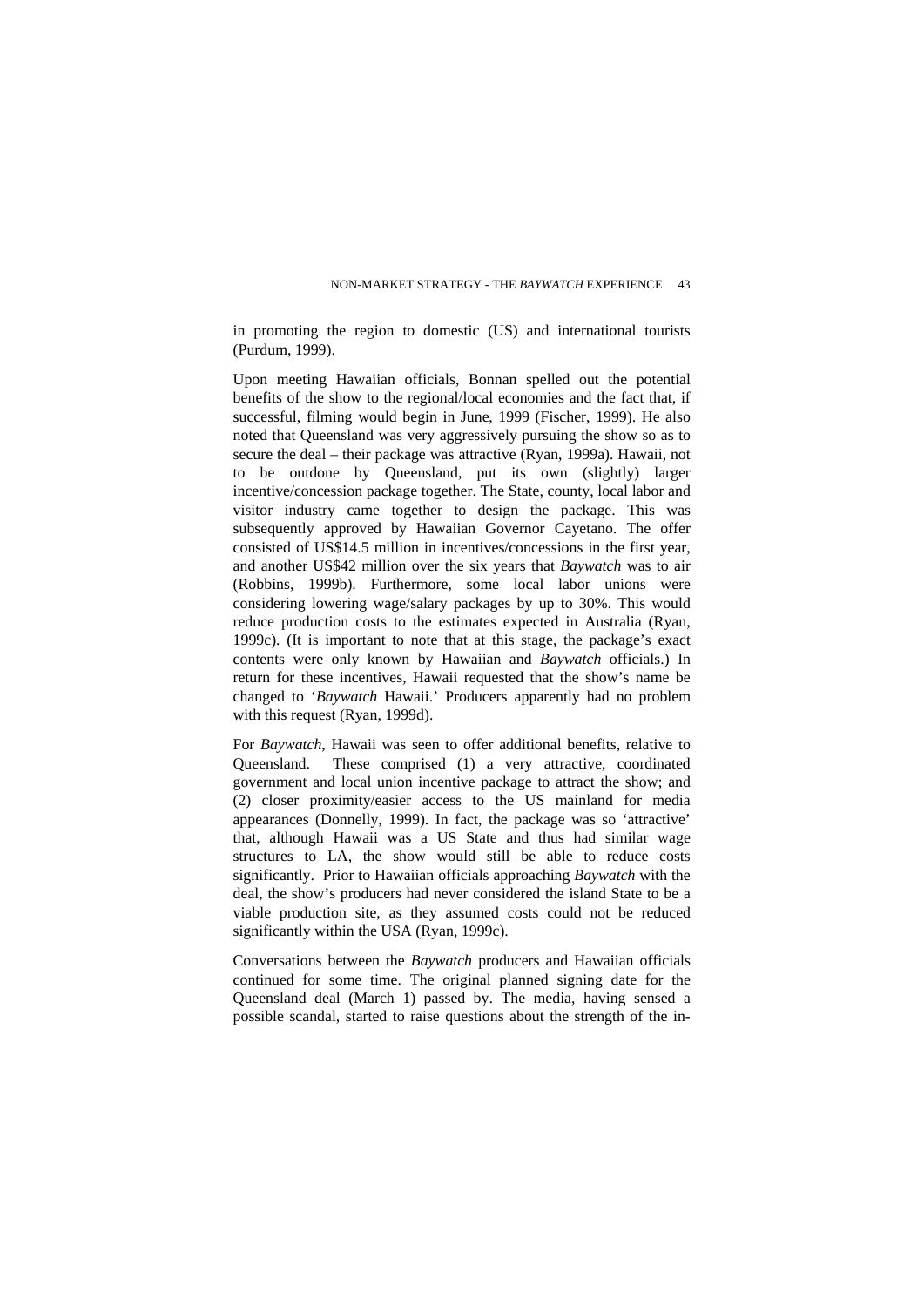principle agreement for the Currumbin relocation. Nonetheless, Queensland officials remained as confident as ever. By March 8, Bonnan and his associates were still in Hawaii. Speculation continued to grow.

It was also at this point that an unlikely individual entered the debate – Australian Prime Minister John Howard. Upon hearing of the producers' extended time abroad, he expressed his anger at the Avalon residents for pushing the show away. If Australia lost *Baywatch*, and all its much lauded economic benefits, it would evidently be the fault of the Avalon protestors. Howard stressed that Australia could not afford to wave-off foreign investment and further job creation, just because of a few selfish individuals. The PM's comments filtered through to Bonnan in Hawaii, who welcomed and echoed them (Grattan and Martin, 1999).

On March 10, the *Baywatch* producers, still in Hawaii, finally corroborated that the island US state was competing against Queensland for the show. Bonnan noted that, while the Queensland offer was very attractive, so too was the Hawaii offer. It was at this point that the details of the Hawaiian package emerged. The Beattie government immediately stated that it could not match Hawaii's package. It was infuriated that *Baywatch* had said nothing of the deal prior to that date. Queensland, or QEC, specifically, then demanded that Bonnan explain. Furthermore, the Queensland government requested that Bonnan provide full flight details of his return trip to Australia before any further negotiations whatsoever (Robbins, 1999b). This was because Bonnan, by that stage, had already delayed his return twice. Bonnan complied, and announced that he would arrive in Brisbane the next day, on Thursday, March 11 (Robbins and Balogh, 1999). Some media reports suggested that, with the involvement of the Prime Minister, Bonnan believed the Beattie government would be pressured into offering more concessions and incentives to attract the show (Grattan and Martin, 1999).

The expected arrival of Bonnan in Queensland was again delayed. Bonnan stated that he needed more time in Hawaii to consider the further concessions that had been offered to *Baywatch* (Balogh, 1999). On March 11, the State of Hawaii decided to include in their upcoming budget a bill for US\$1.7 million in infrastructural 'improvements' to attract the show (DJN, 1999). The money would be used for (1) refurbishments to the Haleiwa Recreation Centre and Haleiwa marina,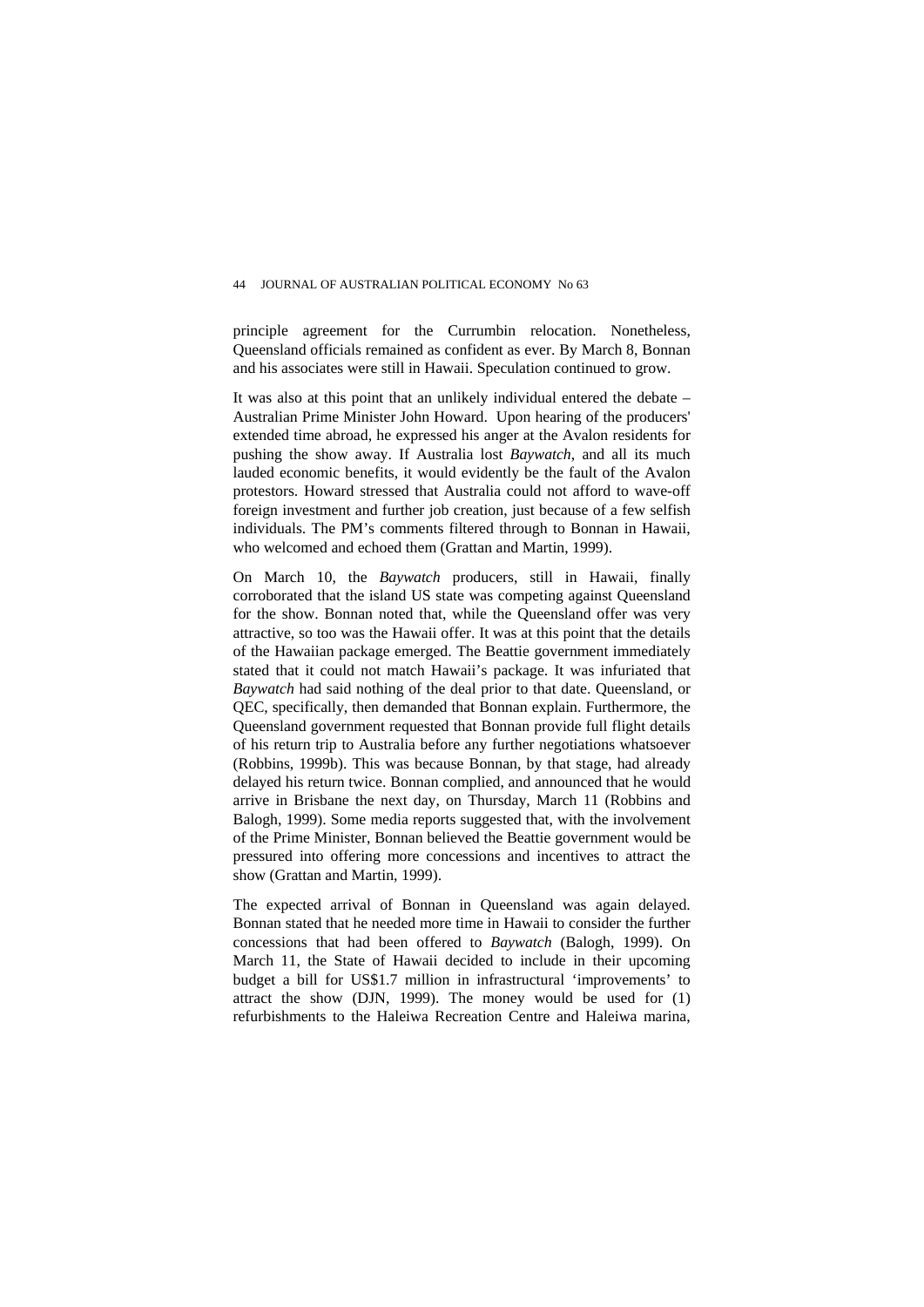(2) costs associated with *Baywatch's* relocation (*i.e.* boat and water equipment transportation from the US mainland), and (3) renovations to the Hawaii Film Studio. The latter included the building of a huge water tank and a new lifeguard beach set for the show (Purdum, 1999). With the postponement of Bonnan's arrival, the Queensland government finally accepted that *Baywatch* was orchestrating a bidding war between Queensland and Hawaii. Still, Queensland remained confident that the in-principle deal remained (Robbins, 1999a).

On Saturday, March 13, after several delays, Bonnan arrived in Queensland. His return, though, was strategic. During what was the final part of the negotiations with Hawaiian officials, one issue arose that had the potential, according to Bonnan, to stop the show's relocation to Haleiwa Alii beach. This was a dispute with the Teamsters union of Hawaii. Excepting the Teamsters, which represents drivers of various types, all other local unions involved in the show's production had agreed to *Baywatch's* request of wage/salary reductions of approximately 30% for the full six years the show was expected to air. The unions that agreed included the Screen Actors Guild (SAG) and the International Alliance of Theatrical Stage Employees (IATSE) (Ryan, 1999b). The catch, however – and what made the resolving of the Teamsters issue critical – was that the SAG and the IATSE made these concessions conditional and contingent upon *all* unions involved in production agreeing similarly. Hence, without the Teamsters there were no concessions at all (Ryan and Yuen, 1999).

Bonnan refused, very publicly, to return to Hawaii until the Teamsters agreed to the concessions. Hence, by returning to Queensland, he aimed to pressure the union to agree to *Baywatch's* terms. He repeatedly commented to the media that the Australian deal was also very attractive, and that labor costs would naturally be lower there also. According to Bonnan, then, the entire multi-million dollar deal hinged solely on the Teamsters issue (Ryan, 1999b).

Despite the impending deadline for the final decision on March 13, the Teamsters refused to budge. Reed (Teamster leader) expressed his anger about the producers pressuring him to agree to the concessions. Furthermore, he felt that they were leveraging their support from the state government to force him to comply. Reed asserted that the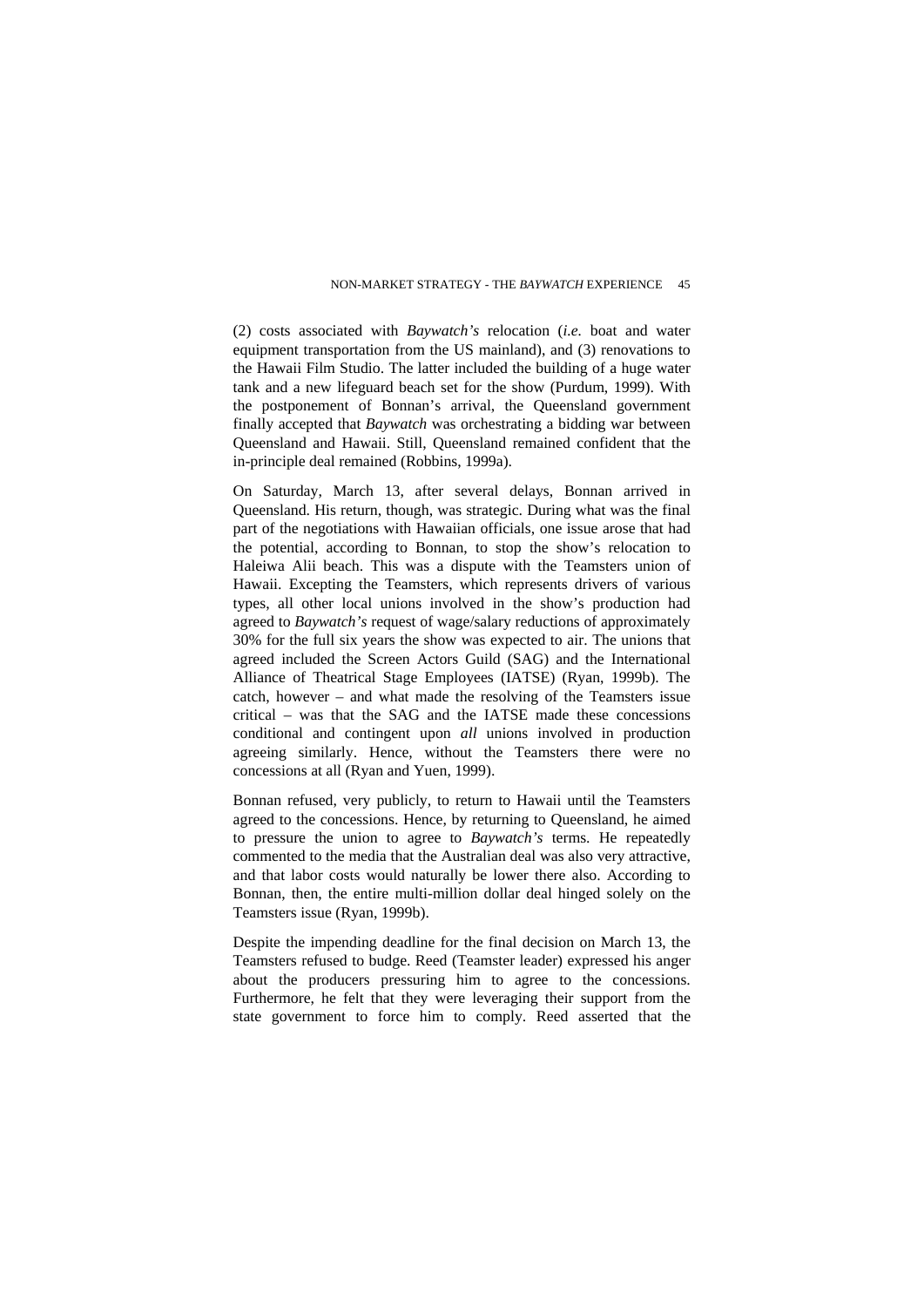wage/salary cuts were the largest ever requested by any producers. The Teamsters usual concessions were normally no greater than a 15% salary/wage cut and no holiday pay. According to Reed: the discounts were *'. . . lower than whale shit'* (Lalor, 1999: 5). Cayetano slowly but surely became nervous about the disagreement and feared that the Teamsters really would jeopardize the entire deal. As a result, he asked one of his councilors to contact Reed to try to bring the dispute to end ASAP. Hannemann was a close relative of Reed's. It was hoped that, being family, Hannemann's advice would be heeded by Reed. Cayetano was also quick to make it known to *Baywatch* executives that Hawaii really did want to host the show, and that he would do everything possible to ensure a speedy resolution of the Teamsters issue (Ryan, 1999e).

*Baywatch* needed just one more day to reach a decision. On March 14, 1999, it was officially announced that *Baywatch* would relocate to Hawaii (Saltau, 1999). However, this decision was made in light of the fact that the Teamsters still had not agreed to the concessions (SCMP, 1999a). Hence, the producers found the Hawaiian package very attractive, even without the remaining concessions. They also assumed that they could still convince Reed to accept concessions in the future (BBCON, 1999).

Following the announcement of Hawaii's success and Queensland's failure, the QEC and the Beattie government were furious. Gibbs, for instance, accused Bonnan of returning to Queensland only in an attempt to 'scare' Hawaii (Saltau, 1999). Queensland was used as a negotiating tool or, as another observer put it, Queensland was the *'. . . fish 'n' bargaining chips'* (Woodley, 1999: 1). The QEC, in the meantime, talked of deception and the prospect of taking legal action against *Baywatch* producers for reneging on the in-principle agreement (Lagan, 1999) – a threat which was never pursued. Amid the anger and mayhem, the members of the Queensland opposition party (Liberal) were smiling at the apparent incompetence of the Beattie-lead government. They noted that Gibbs had put all his cards on the table face-up, which meant that Hawaii had only to match or slightly better Queensland's offer – although Hawaii went far beyond this (Fischer, 1999).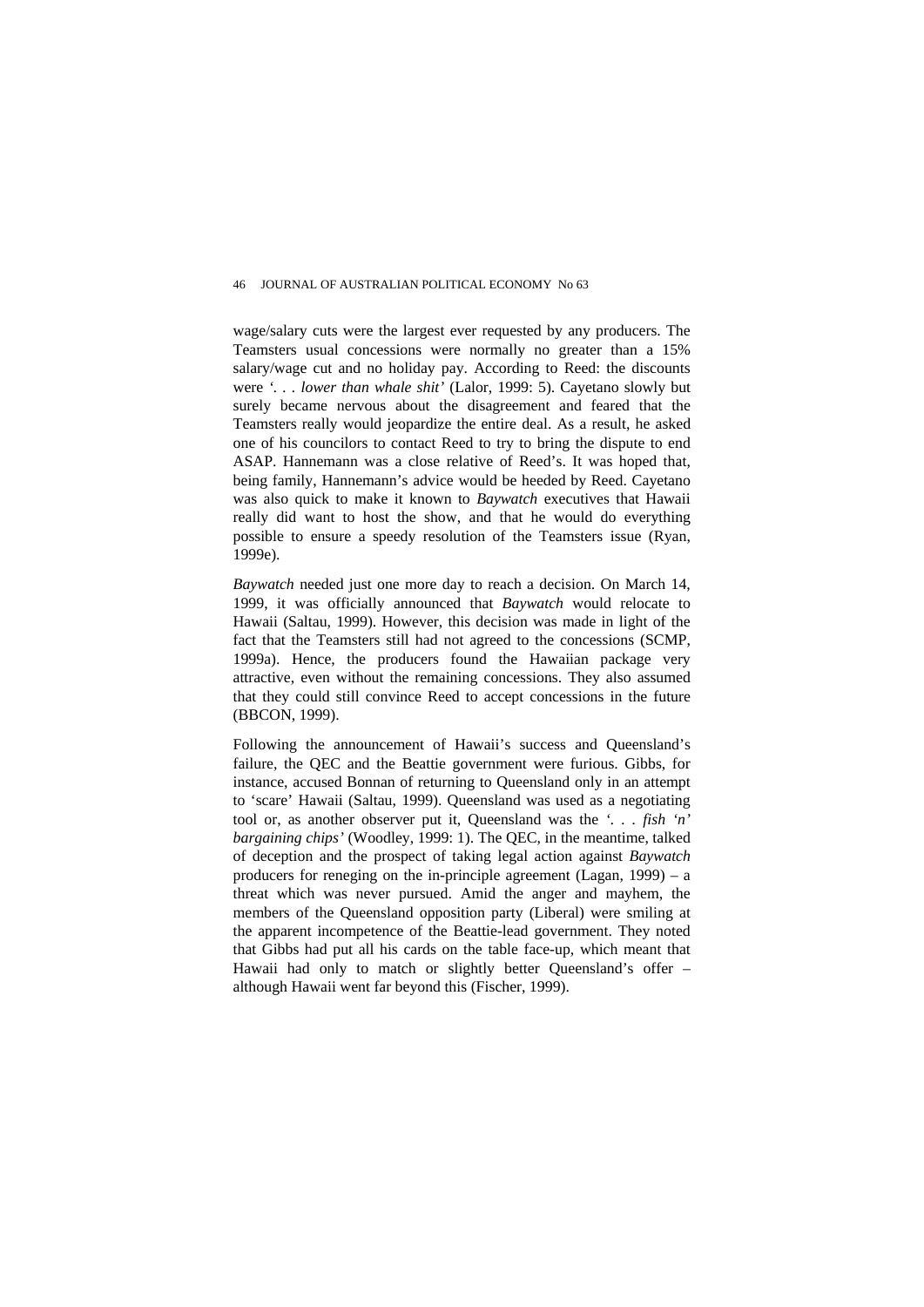Shortly after announcing Hawaii's success, the *Baywatch* executives returned there to finalize the negotiations. On March 24, Bonnan met with Teamsters leader Reed in an attempt to resolve the wage/salary issues and to ensure the move to Hawaii. Reed refused and stood firm, citing the 30% concessions as excessive and unwarranted. The *Baywatch* producers reiterated that the cost cuts were necessary and that, without them, the show could not be made. They also pleaded with Cayetano to step in and help. The producers expressed that they very much wanted to remain within the USA, but because of the Teamsters they could not do so. Bonnan then threatened to return to Australia yet again! And this time, he asserted, there would be no comeback to Hawaii – ever (Huff, 1999f).

Three days passed and the situation in Hawaii had not eased. On Saturday, March 27, Bonnan announced that, to his deep regret, *Baywatch* was being forced to return to Australia – where in Australia, he  $\chi$  did not say – because of the Teamsters' unwillingness to cooperate – or, more specifically, Reed's unwillingness to cooperate (Huff, 1999b). Bonnan vociferously declared *'. . . it's all over'*, and called the Teamsters *'. . . knuckleheads . . .'* and *'. . . un-American'* (Ryan, 1999a: 2). (Recall that Avalon protestors were termed *un-Australian*.) He also duly noted that Reed was personally and solely responsible for *Baywatch* having to move again. Reed responded by stating that his first objective was to ensure that his union members were well looked after. He also mentioned that all 19 members supported his actions fully. Other Teamsters members exclaimed that (1) *Baywatch* was 'crying poor 'and that (2) Australia was not a true contender but, rather, a bargaining tool (Ryan, 1999a).

Having heard of the change of fortunes in Hawaii, Queensland officials publicly declared their willingness to reopen negotiations. They had not, however, been contacted by *Baywatch* producers (Atkins, 1999). This was odd since the show was almost certainly (at this point) leaving Hawaii! Tourism Minister Gibbs said that the A\$3 million package was still on offer. There would be no additional concessions though. Gibbs acknowledged that, while the real chances of *Baywatch* returning were slim and despite the producers (dodgy) business dealings, the potential economic benefits to Queensland were worth a last ditch attempt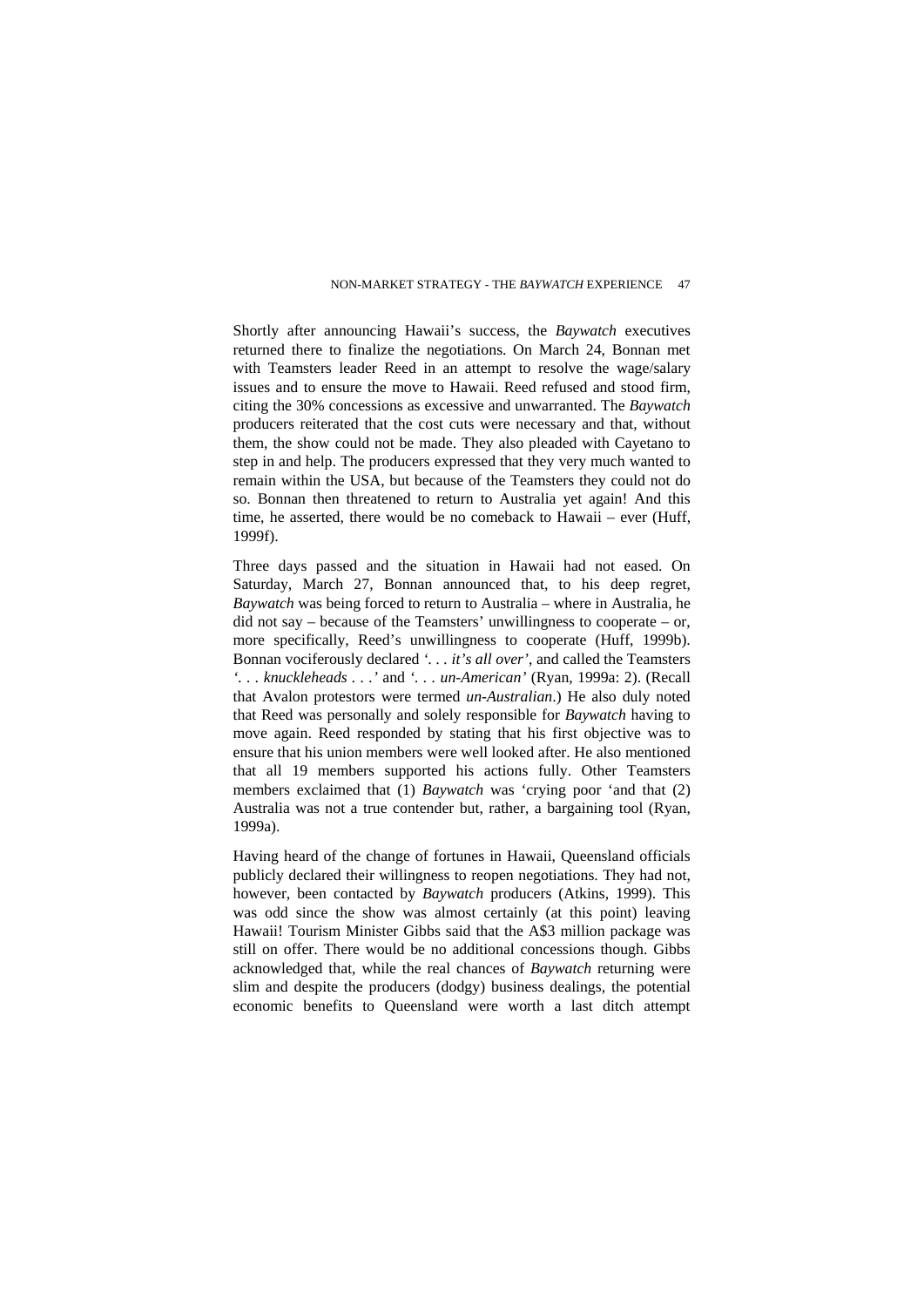(Emerson and Balogh, 1999). Queensland's welcoming arms was good fortune for Bonnan, since there was no guarantee that the show would ever be allowed back into Australia following the last controversial departure. It also conveniently placed even more pressure on Reed to comply.

*Baywatch's* pressure tactics against Hawaii and the Teamsters paid off. On Wednesday, March 31, the Teamsters (Reed) finally agreed to some initial concessions. Bonnan was quick to say that it was 'a' step in the right direction. For Bonnan, however, it was only a start. Teetering on the verge of agreement, he 'offered' the Teamsters one final opportunity to fully comply – on April 1, 1999 (the next day). Otherwise, *Baywatch* was off to Australia. Note that, thus far, the show's producers had neither been in contact with, nor met any Australian officials involved in the Queensland bid (Ryan and Yuen, 1999). The supposed plan to return to Australia was a simple, yet effective, means of placing pressure on the Hawaiians.

D-Day was April 1, 1999. Hawaii won the deal as Baywatch's new home (Adamski, 1999). The Teamsters again buckled under the pressure. Reed agreed to all concessions, but demanded that holiday pay, albeit reduced, should remain (CT, 1999). Bonnan and his associates found this to be reasonable. Reed's change of heart stemmed from (1) the Hawaiian State's involvement/ determination to secure the deal (i.e. Cayetano), and (2) Hannemann, who kept him level-headed and brought him to see the producers' side also! (Ryan, 1999d).

## **2000 and Beyond: the Denouement**

A little over a year later, on February 17, 2000, Bonnan was again crying poor. He requested the Hawaiian State to provide an additional US\$2.5m to cover unforeseen budget blow-outs and a 50% drop in international revenues. Without this, Bonnan stressed, the show would be finished (Zilbreman, 2000). Hawaii obliged and made some further concessions (undisclosed), but not all. Around this time also, David Hasselhoff, the show's star, left *Baywatch*. This was another blow to the show's ratings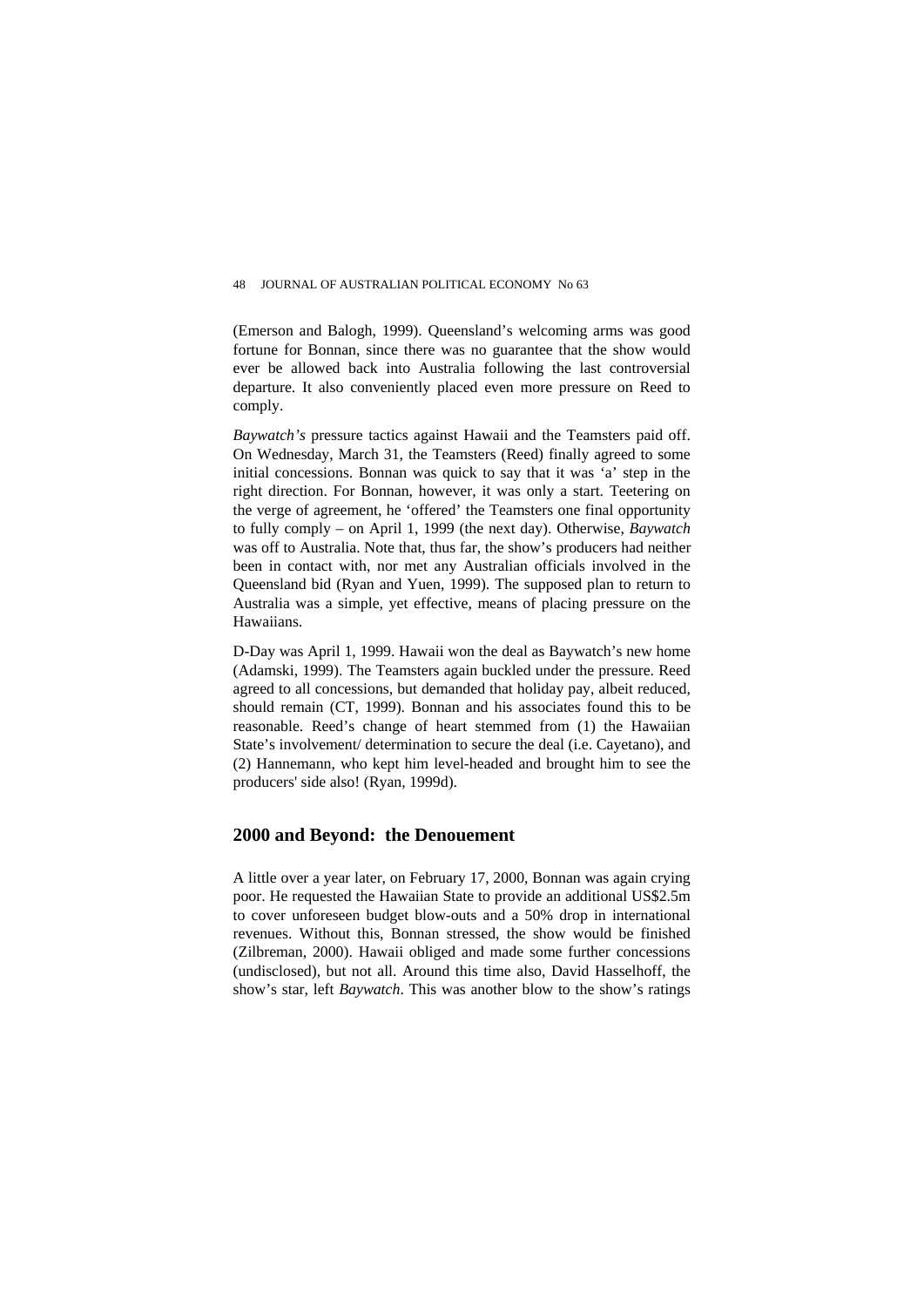(Markham-Smith, 2000). Finally, after the two guaranteed years of filming in Hawaii, *Baywatch* was cancelled in 200[1](#page-17-0).<sup>1</sup>

# **Implications and Lessons**

This detailed case study illustrates how a firm that is internationally mobile can use non-market strategy to obtain maximum benefits with respect to its locational decisions. *Baywatch* placed the states of New South Wales, Queensland and Hawaii in direct competition with each other, using the resulting leverage to exploit the most generous package of locational incentives, thereby maximizing cost advantages and minimizing transaction costs for the show.

As the case clearly illustrates, the bidders for *Baywatch* were operating in an environment lacking full information, including the sincerity of the producer's claims. The three states were thus placed in a 'race to the bottom' to outbid each other in order to 'win' what had become a competitive event in its own right. Somewhere along the way, 'winning' and the status of hosting the *Baywatch* series opportunity became the primary drivers of governmental decision makers, irrespective of the show's actual positive impact on the local economy (net of the subsidy package). In light of this and similar actions exhibited by various government agencies considered in this article, Baron's (2005) depiction of public institutions in terms of majority rule, due process, and transparency is revealed as being normatively rather than empirically based.

The lessons of this case for the relevant stakeholders seem fairly clear. For governments (at any level), the imperative is to avoid getting caught up in a race where each party tries to outbid the other with taxpayer dollars. Of course, this is easier said then done, particularly when the international firm usually holds most of the cards (in terms of both information and options). Governments could try to better communicate with each other in order to reduce the informational advantage of the

<span id="page-17-0"></span> $\overline{a}$ 1 In September 2003, the race was back on to woo the reincarnated *Baywatch*, which had changed its name to *Coral Coast TV*. This time, however, the battle was between Fiji and the Gold Coast (AAP, 2003).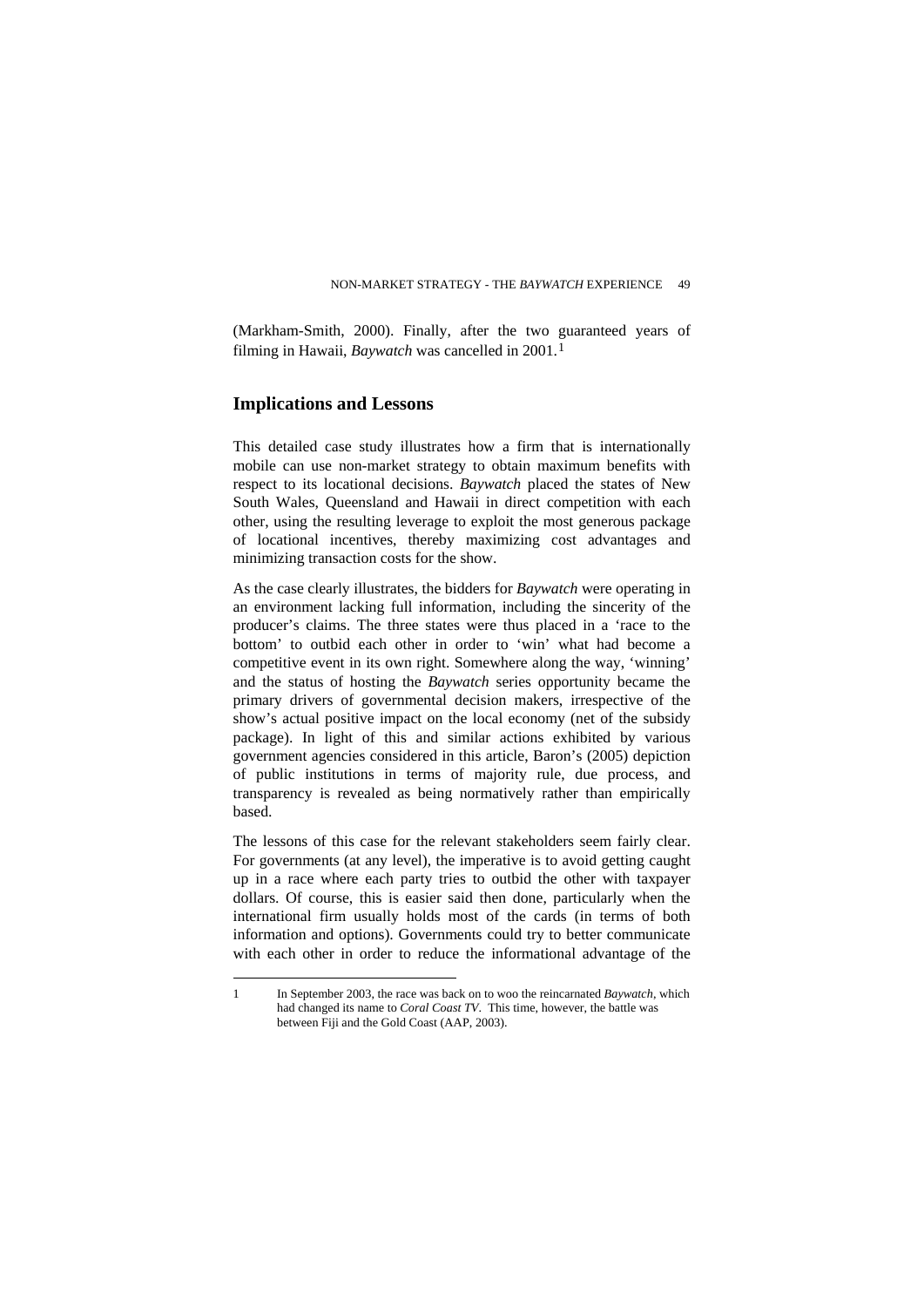firm and put some agreed upon limit to the subsidies/concessions they would offer. It is certainly within governments' control to ensure that subsidy packages always make sense in terms of their expected net economic impact, and that 'winning' does not become an end in itself. Lastly, the case also illustrates the difficulties governments can have imposing their will when local stakeholders are resourced and motivated (and, especially, *coordinated*) in opposition.

For workers, the case illustrates the problem of being caught between other stakeholders and pressured from many directions at once to settle for below market wages and/or conditions in order to secure 'the deal'. The Teamsters in Hawaii held out for some time while all other involved unions buckled immediately at the prospect of *Baywatch* coming to the island State. But even the Teamsters ultimately withered before the prospect of employment for their members and extreme pressure from the Hawaiian government. Given the massive surplus of semi-skilled and unskilled workers as globalization unfolds, the ability of TNCs to minimize labor costs can be expected to increase over time.

For local communities such as Avalon in NSW, lessons include the potential for grassroots democracy to be effective in opposition to decisions being imposed 'from above'. Local residents were probably more displeased with the bureaucratic, elitist and undemocratic process of attracting *Baywatch* than they were with the actual impact of the show on their community. It is also pertinent to note that Avalon is a very wealthy suburb, and its residents were singularly well positioned (in terms of resources, education and motivation) to fight initiatives imposed from outside their locality.

Finally, for firms using leveraging strategies in the non-market environment, the obvious attraction of methods such as those employed by *Baywatch* must be balanced against longer-term concerns for a positive reputation, the capacity to attract good business partners, and to avoid pariah status among critical stakeholder groups. *Baywatch* certainly burned some bridges in this case. And yet, in the end, the production company *was* successful in extracting substantial subsidies from Hawaii. Certainly, in this case non-market strategy was the *primary* source of value creation for *Baywatch*, as there was no evidence that the show was competing with other movie or television production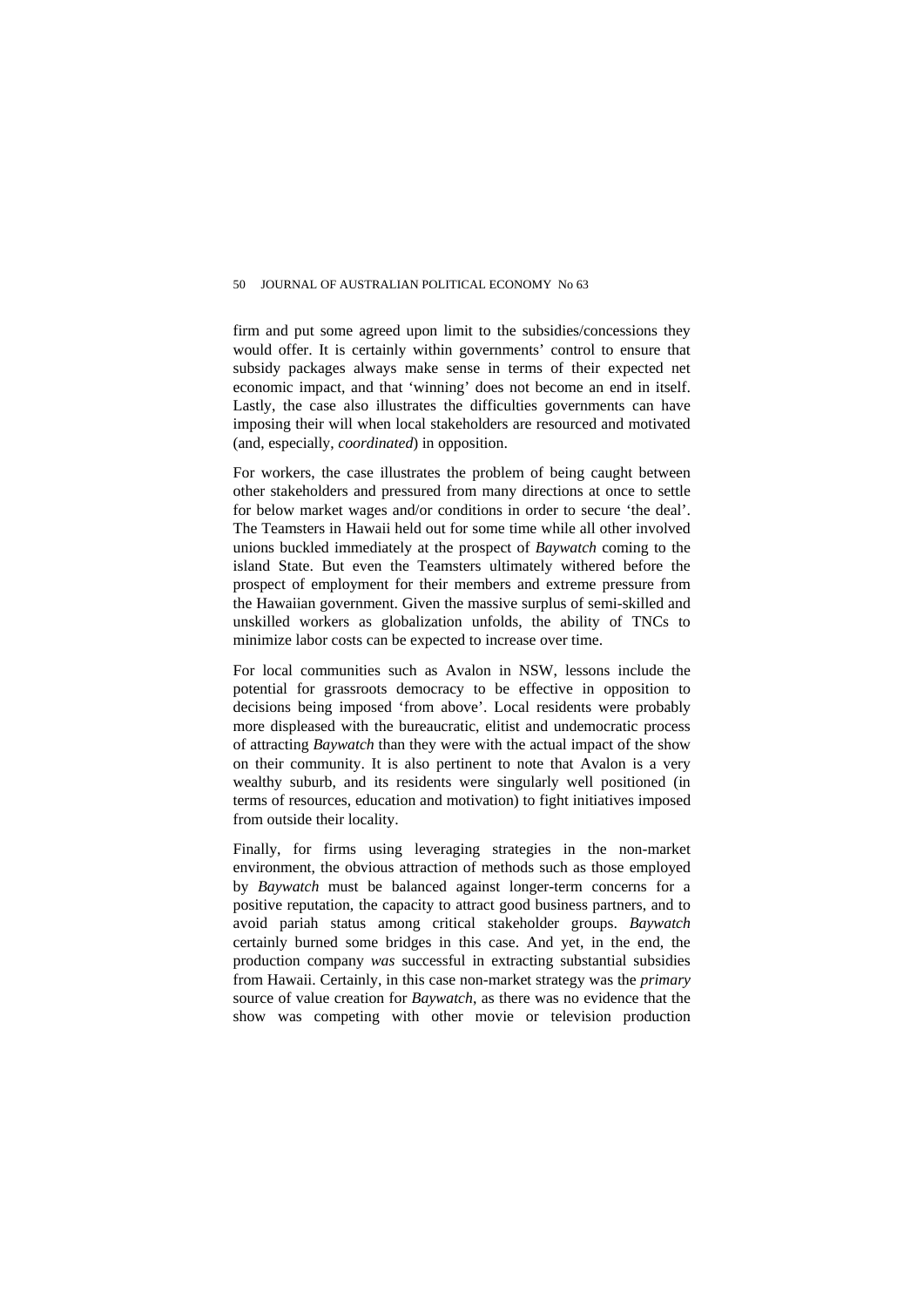companies for locational advantages in a manner commensurate to the 'race' between the Gold Coast and Hawaii. The balance of bargaining power throughout the three-way negotiations always remained with *Baywatch*, as is typical when mobile capital interacts with more placebound stakeholders such as states and workers.

Nonetheless, a relevant question is whether the actions attributed to *Baywatch* – essentially a transient entity – are typical of more 'traditional' TNCs in the manufacturing or resource extraction sectors. Some observers (eg. Matten and Crane, 2005) argue that many TNCs are expanding their positive role as corporate citizens, particularly in developing and underdeveloped countries, by participating in the provision of critical 'public goods' to vulnerable groups. And yet there is continuing evidence of major global firms employing blatant 'divide and conquer' strategies to maximize locational advantages – Disney Corporation's practice of placing potential host cities in competition for new theme parks is a case in point. Furthermore, 'networked' TNCs such as Nike are famous for shifting their supply chains in response to changes in relative labor costs and operating conditions (Dicken, 2007), with scant regard to the closed factories and unemployed workers left in their wake.

Thus we would suggest that the *Baywatch* example – while not constituting the 'rule' in interactions between TNCs, states and workers – is not 'exceptional' in the contemporary global political economy.

*Marc T. Jones is a lecturer at Ashridge Business School and Maastricht School of Management, Berkhamsted, Hertfordshire, UK.* 

#### *[marc.jones@ashridge.org.uk](mailto:marc.jones@ashridge.org.uk)*

*The author would like to acknowledge the contribution of Patrick Kunz for his assistance with the collection of secondary data and to thank the editor of JAPE and two anonymous reviewers for their constructive comments and suggestions.*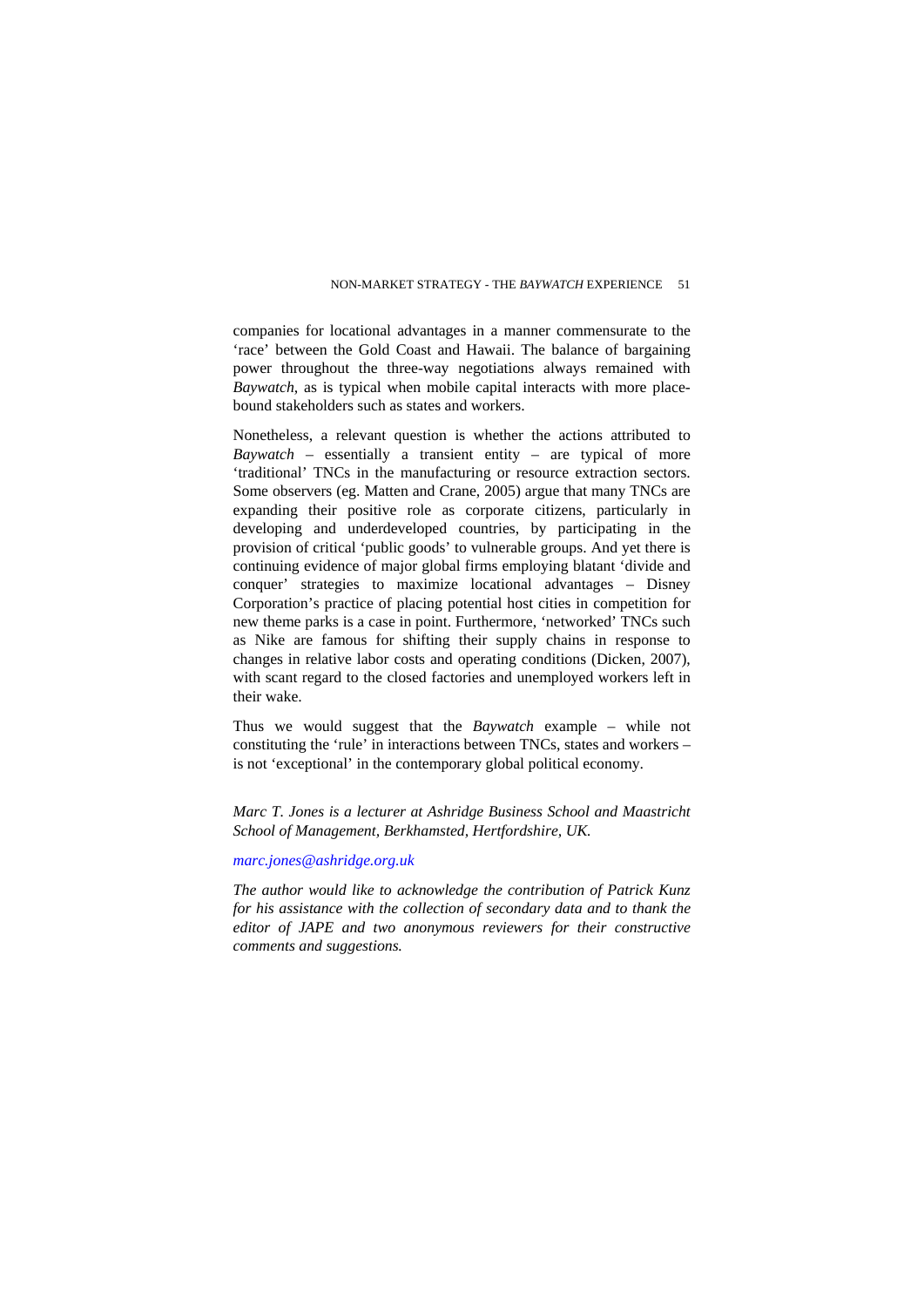#### **References**

Adamski, M. (1999), *Haleiwa abuzz with Baywatch anticipation*, Honolulu Star Bulletin Local News [Online, accessed 14 October 2003]. http://starbulletin.com/1999/04/03/ news/story1.html

Aglietta, M. (2000), *A theory of capitalist accumulation: the US experience*, London: Verso.

Atkins, D. (1999), 'Blood flows in Parliament', *The Courier Mail*, 31 March, p. 31.

Austin, K. (1999), 'Sun, sea, sand . . . so long', *The Sydney Morning Herald*, 1 March, p. 5.

Balogh, S. (1999), 'Gold Coast on last Baywatch wave', *The Australian*, 13 March, p. 11.

Baron, D. (1995), 'Integrated strategy: market and non-market components', *California Management Review*: 37(2), pp. 47-65.

Baron, D. (2005), *Business and its environment*, NY: Prentice-Hall.

Bates, J. and Dixon, R. (1999), 'Hollywood is beating path to Australia; Filmmaking: Lower costs, incentive producers. Trend has Tinseltown's tradespeople worried', *The Los Angeles Times*, 11 July, p. 1.

BBCON (1999), *Australia loses Baywatch deal*, BBC Online Network: Entertainment [Online, accessed 14 October 2003].

*http://news.bbc.co.uk/1/hi/entertainment/296526.stm* 

Bhagwati, J. (2002), *Free trade today*, Princeton: Princeton University Press. *http://news.bbc.co.uk/1/hi/entertainment/292606.stm* 

Buckley, P. and Casson, M. (1985), *The economic theory of the multinational enterprise*, London: Macmillan.

Center for Entertainment Industry Data and Research, (2006), *Year 2005 Products Report*, Hollywood, CA.

CP (2001), 'Costs drown Baywatch', *Cairns Post*, 10 February, p. 34.

CT (1999), 'Hawaii clinches Baywatch deal', *The Canberra Times*, 4 April, p. 3.

de Moraes, L. (2001), Baywatch waves bye-bye after 11 seasons', *The Washington Post*, 9 February, p. 1.

Dent, J. (1998), 'The Baywatch gang casts its nets on Sydney's shores', *The Sydney Morning Herald*, 26 October, p. 8.

Dicken, P. (2007), *Global shift*, London: Paul Chapman.

DJN (1999), 'Hawaii house mulls \$2m studio upgrade to attract Baywatch, *Dow Jones Newswires*, 12 March, p. 1.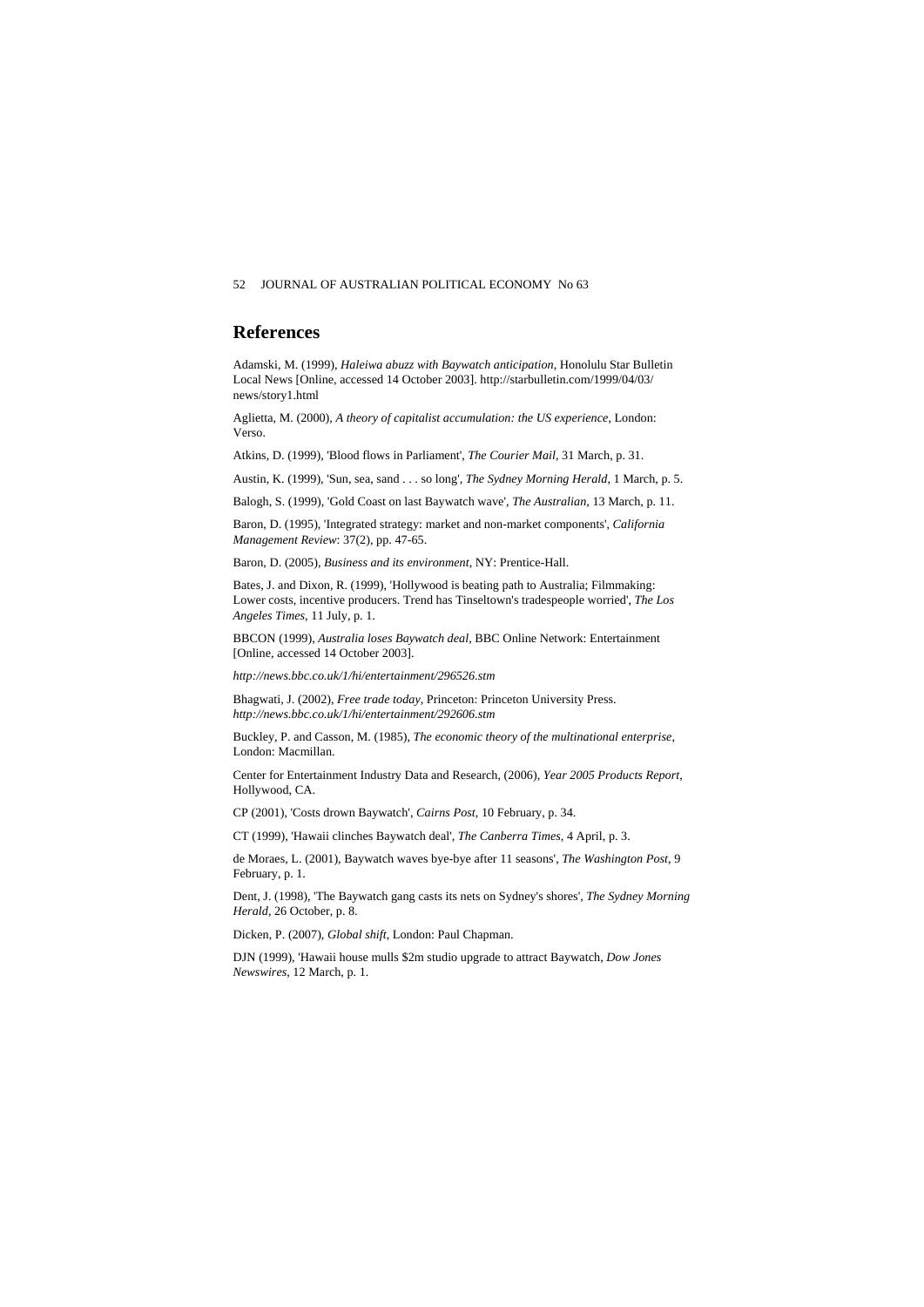Donnelly, D. (1999), Keep watch on Baywatch, Honolulu Star Bulletin Local News [Online, accessed 14 October 2003] *<http://starbulletin.com/1999/03/30/> features/donnelly.html*

Emerson, S. and Balogh, S. (1999), Baywatch in Geelong? That's a seachange', *The Australian*, 30 March, p. 7.

Fischer, J. (1999), Baywatch Hawaii: Australian leaders cry foul, What You Need To Know About [Online, accessed 14 October 2003]. *http://gohawaii.about.com/library/weekly/ aa040499.htm*

FT (1998), 'Hollywood's hard times bring need for aid into harsh focus', *Financial Times*, 15 December, p. 10.

Gelastopoulos, E. (1999), 'Offers roll in as beachside centres beckon Baywatch, *The Daily Telegraph*, 26 February, p. 7.

Ghemawat, P. (2007), *Redefining global strategy*, Cambridge: Harvard Business School Press.

Grattan, M. and Martin, L. (1999), 'Howard wades into the Baywatch turbulence', *The Sydney Morning Herald*, 9 March, p. 14.

Hennart, J-F. (1982), *A theory of multinational enterprise*, Cambridge: University of Michigan Press.

Hornery, A. and Schulze, J. (1998), 'Local companies shelling out for a bit part on Baywatch, *The Age*, 22 September, p. 5.

Huff, R. (1999a), 'Aloha Baywatch: Oahu site set', *New York Daily News*, 3 April, p. 63.

Huff, R. (1999b), Baywatch back down under', *New York Daily News*, 30 March, p. 78.

Huff, R. (1999c), Baywatch ditches down under as it opts for Hawaii', *New York Daily News*, 5 March, p. 115.

Huff, R. (1999d), Baywatch move boomerangs not here, mates, cries Aussie town over relocation plan', *New York Daily News*, 25 February, p. 106.

Huff, R. (1999e), Baywatch scrap heats up', *New York Daily News*, 16 March, p. 94.

Huff, R. (1999f), Baywatch,' Teamsters talk Hawaii deal today', *New York Daily News*, 24 March, p. 83.

Jamal, N. (1999), 'Humble pie for Baywatch producer', *The Sydney Morning Herald*, 25 February p. 3.

Jameson, J. (1999), 'Hollywood hopping mad over production drain to Sydney', *The Daily Telegraph*, 23 February, p. 19.

Jones, M. (2000), 'The competitive advantage of the transnational corporation as an institutional form: A Reassessment.' *International Journal of Social Economics,* 27(7), 2000, pp. 37-51.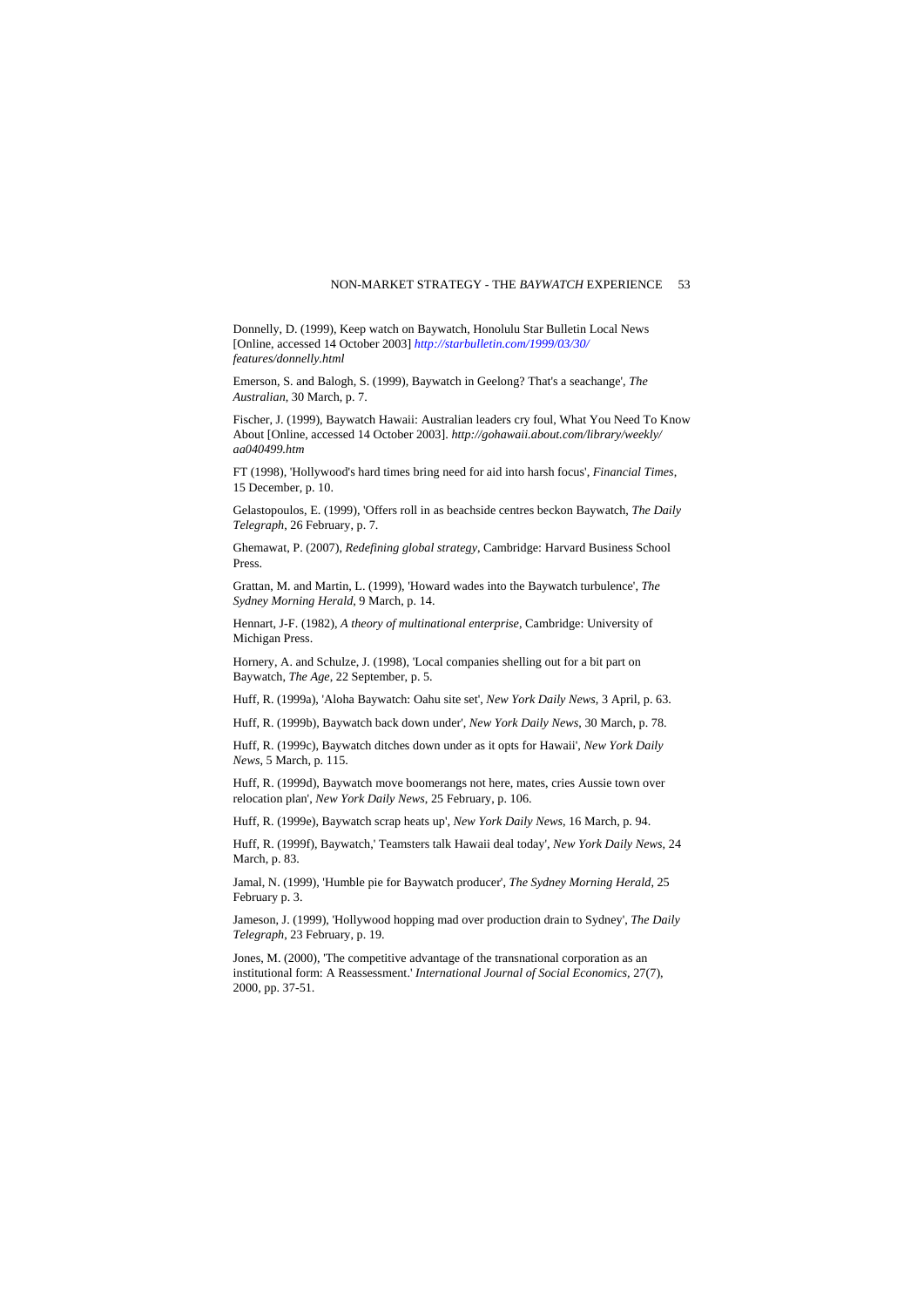Lagan, B. (1999), Baywatch butts out: Queensland to sue', *The Sydney Morning Herald*, 15 March, p. 5.

Lalor, P. (1999), 'Beached babes: The Baywatch debacle - was the joke on us?' *The Daily Telegraph*, 20 March, p. 29.

Macken, D. (1999a), Baywatch meets Avalon resistance', *The Sydney Morning Herald*, 13 February, p. 1.

Macken, D. (1999b), 'We must fight them on the beaches', *The Sydney Morning Herald*, 25 February, p. 13.

Markham-Smith, I. (2000), 'Hasselhoff's last hurrah 'lacks heart'', *South China Morning Post*, 1 March, p. 1.

Matten, D. and Crane, A. (2005), 'Corporate citizenship: a new theoretical conceptualization', *Academy of Management Review*: 30(1), pp. 92-117.

Maynard, R. (1999), 'Get your TV babes off our beach, says community', *South China Morning Post*, 26 February, p. 26.

Morris, R. (1999), 'Bye, bye Baywatch: Blast for selfish Avalon minority', *The Daily Telegraph*, 27 February, p. 3.

Murphy, D. and Doherty, L. (1999), Baywatch travelling North as Carr offers Maroubra', *The Sydney Morning Herald*, 26 February, p. 3.

Murphy, D. and Jamal, N. (1999), Baywatch flees North as Avalon celebrates', *The Sydney Morning Herald*, 27 February, p. 3.

Niesche, C. (1999), Baywatch togs up to go for Gold', *The Australian*, 27 February, p. 7.

Peschardt, M. (1999), Wave of protest over Baywatch move, BBC Online Network: Entertainment [Online, accessed 14 October 2003]. *http://news.bbc.co.uk/1/hi/entertainment/ 286274.stm*

Petrozzello, D. (2001), 'Sands run out for Baywatch', *New York Daily News*, 8 February, p. 98.

Pollack, A. (1999), 'Hollywood jobs lost to cheap (and chilly) climes', *The New York Times*, 10 May., p. 1.

Porter, M. (1985), *Competitive advantage*, NY: Free Press..

Purdum, T. S. (1999), 'Its economy ailing, Hawaii hangs some hopes on Hollywood', *The New York Times*, 17 May., p. 18.

Robbins, M. (1999a), 'Beattie in lather on surf soap', *The Australian*, 10 March, p. 3.

Robbins, M. (1999b), 'Hawaii poaches bayside TV soap', *The Australian*, 12 March, p. 4.

Robbins, M. and Balogh, S. (1999), 'PM kicks sand at Baywatch foes', *The Australian*, 9 March, p. 3.

Roberts, G. (1999), 'Tide turns against Baywatch in Sydney', *The Sydney Morning Herald*, 24 February, p. 5.